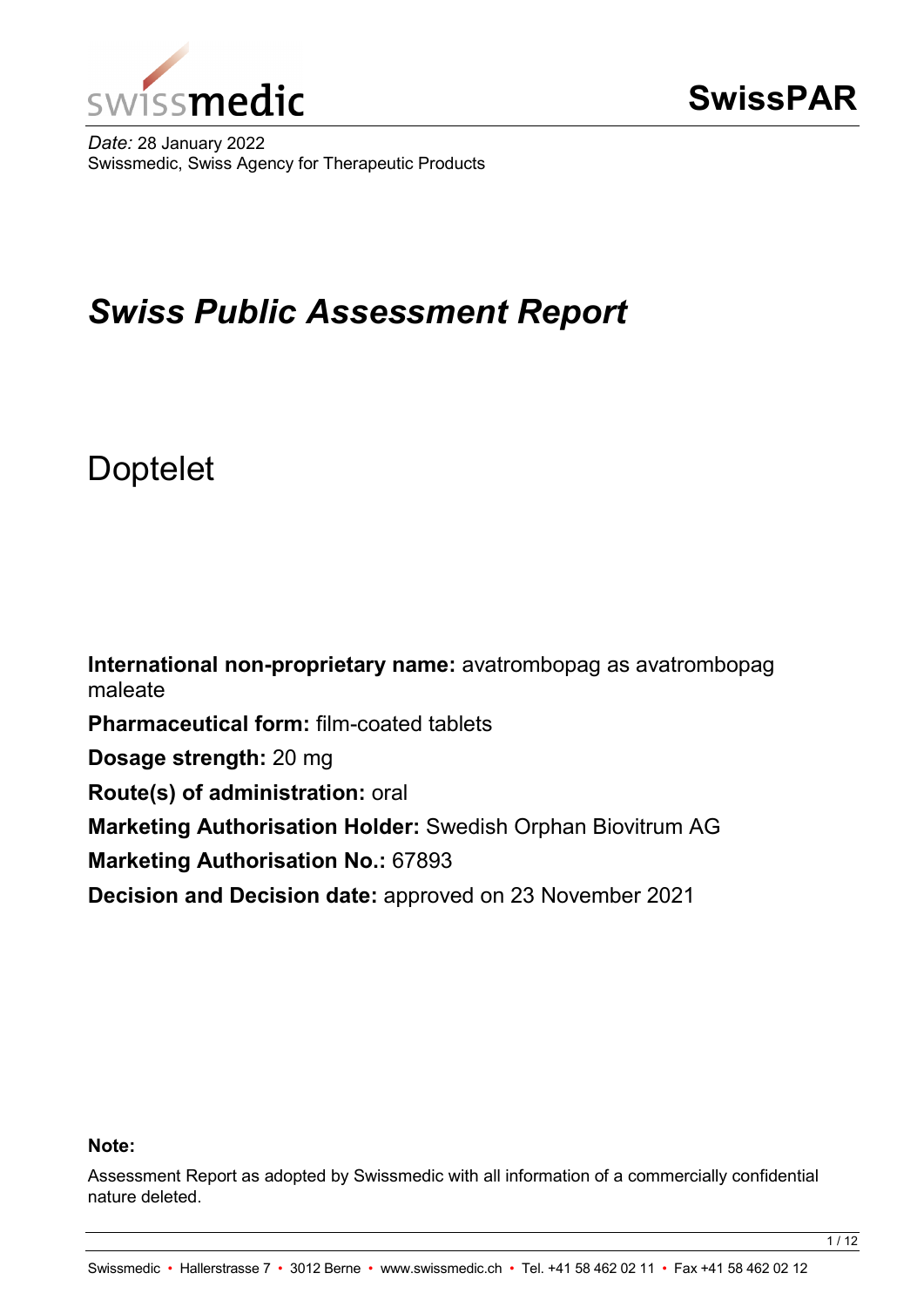

#### **About Swissmedic**

Swissmedic is the Swiss authority responsible for the authorisation and supervision of therapeutic products. Swissmedic's activities are based on the Federal Act of 15 December 2000 (Status as of 1 January 2020) on Medicinal Products and Medical Devices (TPA, SR 812.21). The agency ensures that only high-quality, safe and effective drugs are available in Switzerland, thus making an important contribution to the protection of human health.

#### **About the Swiss Public Assessment Report (SwissPAR)**

- The SwissPAR is referred to in Article 67 para. 1 of the Therapeutic Products Act and the implementing provisions of Art. 68 para. 1 let. e of the Ordinance of 21 September 2018 on Therapeutic Products (TPO, SR 812.212.21).
- The SwissPAR provides information about the evaluation of a prescription medicine and the considerations that led Swissmedic to approve or not approve a prescription medicine submission. The report focuses on the transparent presentation of the benefit-risk profile of the medicinal product.
- A SwissPAR is produced for all human medicinal products with a new active substance and transplant products for which a decision to approve or reject an authorisation application has been issued.
- A supplementary report will be published for approved or rejected applications for an additional indication for a human medicinal product for which a SwissPAR has been published following the initial authorisation.
- **The SwissPAR is written by Swissmedic and is published on the Swissmedic website. Information** from the application documentation is not published if publication would disclose commercial or manufacturing secrets.
- The SwissPAR is a "final" document, which provides information relating to a submission at a particular point in time and will not be updated after publication.
- In addition to the actual SwissPAR, a concise version of SwissPAR that is more comprehensible to lay persons (Public Summary SwissPAR) is also published.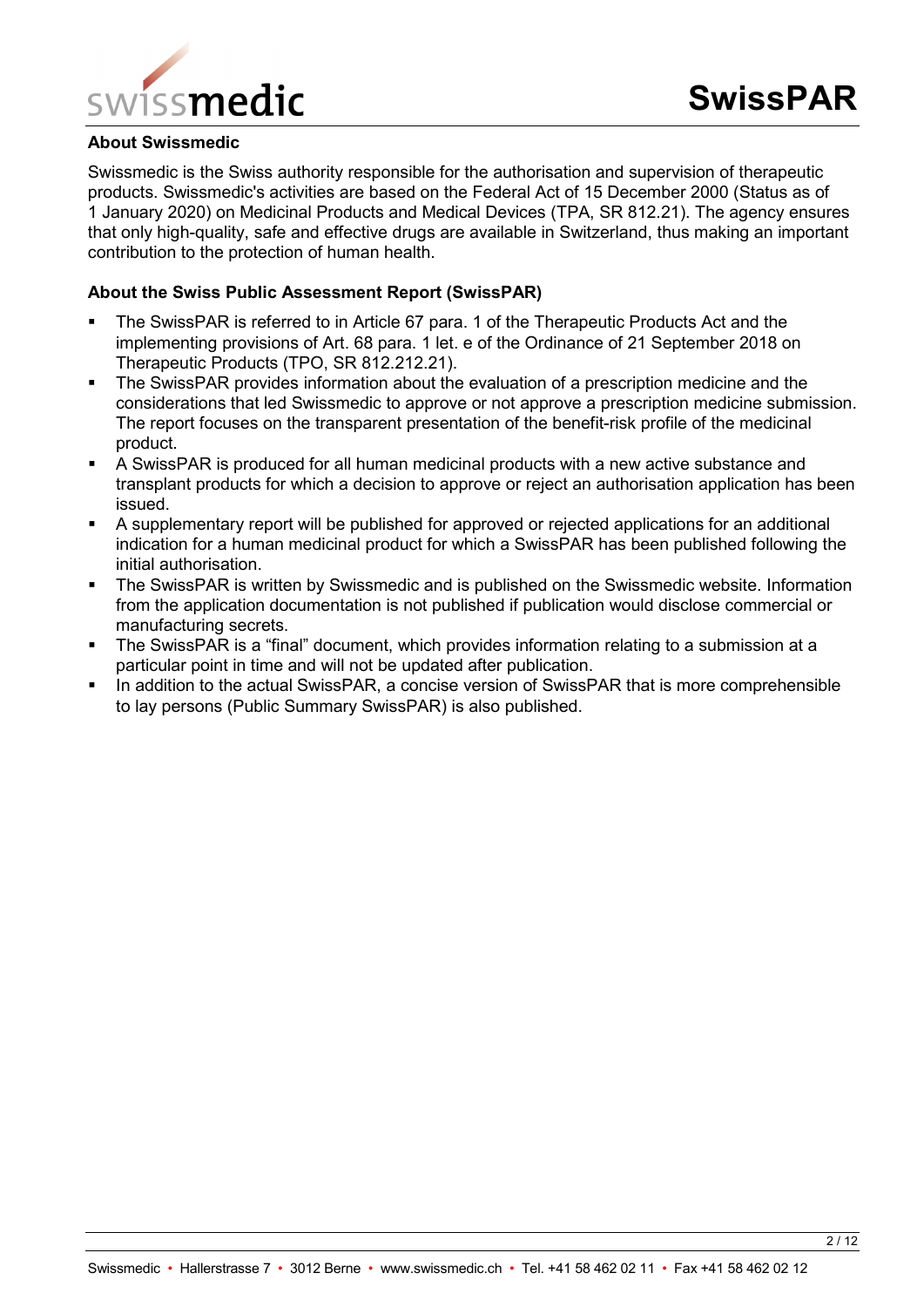

|                         | <b>Table of contents</b> |  |
|-------------------------|--------------------------|--|
|                         |                          |  |
| $\overline{2}$          |                          |  |
| 2.1                     |                          |  |
| 2.2                     |                          |  |
| 2.2.1                   |                          |  |
| 2.2.2                   |                          |  |
| 2.2.3                   |                          |  |
| 2.2.4                   |                          |  |
| 2.3                     |                          |  |
| 3                       |                          |  |
| $\overline{\mathbf{4}}$ |                          |  |
| 4.1                     |                          |  |
| 4.2                     |                          |  |
| 4.3                     |                          |  |
| 5                       |                          |  |
| 6                       |                          |  |
| 6.1                     |                          |  |
| 6.2                     |                          |  |
| 6.3                     |                          |  |
| 6.4                     |                          |  |
| 6.5                     |                          |  |
| 7                       |                          |  |
| 8                       |                          |  |
| 8.1                     |                          |  |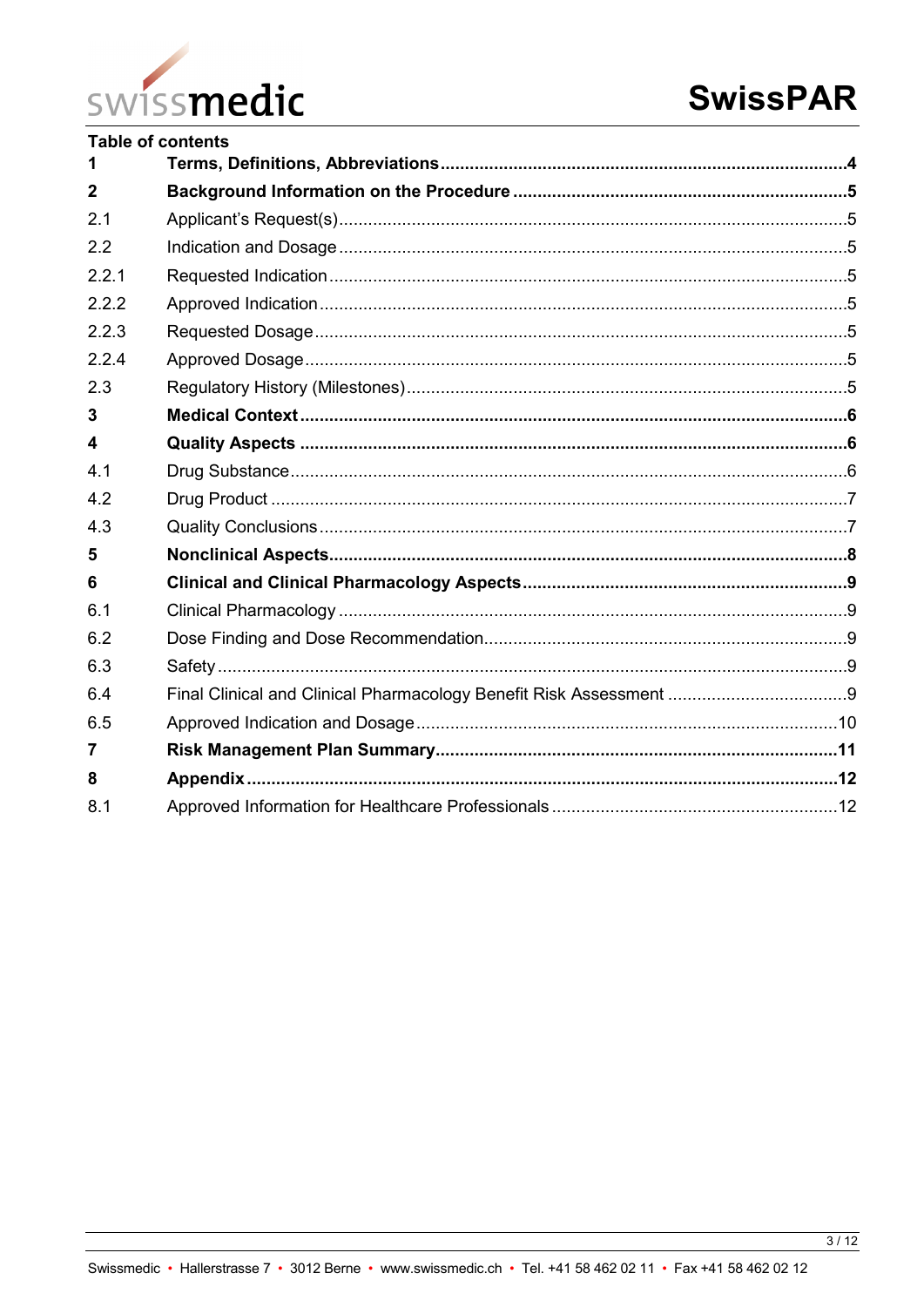

<span id="page-3-0"></span>

| 1               | <b>Terms, Definitions, Abbreviations</b>                                                                               |
|-----------------|------------------------------------------------------------------------------------------------------------------------|
| <b>ADA</b>      | Anti-drug antibody                                                                                                     |
| <b>ADME</b>     | Absorption, Distribution, Metabolism, Elimination                                                                      |
| <b>ALT</b>      | Alanine aminotransferase                                                                                               |
| <b>API</b>      | Active pharmaceutical ingredient                                                                                       |
| <b>ATC</b>      | Anatomical Therapeutic Chemical Classification System                                                                  |
| <b>AUC</b>      | Area under the plasma concentration-time curve                                                                         |
| AUC0-24h        | Area under the plasma concentration-time curve for the 24-hour dosing interval                                         |
| <b>CLD</b>      | Chronic liver disease                                                                                                  |
| Cmax            | Maximum observed plasma/serum concentration of drug                                                                    |
| <b>CYP</b>      | Cytochrome P450                                                                                                        |
| ERA             | <b>Environmental Risk Assessment</b>                                                                                   |
| <b>GLP</b>      | <b>Good Laboratory Practice</b>                                                                                        |
| <b>HCV</b>      | Hepatitis C virus                                                                                                      |
| <b>HIV</b>      | Human immunodeficiency virus                                                                                           |
| <b>ICH</b>      | International Council for Harmonisation                                                                                |
| Ig              | Immunoglobulin                                                                                                         |
| <b>INN</b>      | <b>International Nonproprietary Name</b>                                                                               |
| ITP             | Immune thrombocytopenia                                                                                                |
| LoQ             | <b>List of Questions</b>                                                                                               |
| <b>MAH</b>      | <b>Marketing Authorisation Holder</b>                                                                                  |
| Max             | Maximum                                                                                                                |
| Min             | Minimum                                                                                                                |
| N/A             | Not applicable                                                                                                         |
| NO(A)EL         | No Observed (Adverse) Effect Level                                                                                     |
| <b>PD</b>       | Pharmacodynamics                                                                                                       |
| <b>PIP</b>      | Paediatric Investigation Plan (EMA)                                                                                    |
| <b>PK</b>       | Pharmacokinetics                                                                                                       |
| <b>PopPK</b>    | Population PK                                                                                                          |
| <b>PSP</b>      | Pediatric Study Plan (US-FDA)                                                                                          |
| <b>RH</b>       | Relative humidity                                                                                                      |
| <b>RMP</b>      | <b>Risk Management Plan</b>                                                                                            |
| <b>SwissPAR</b> | <b>Swiss Public Assessment Report</b>                                                                                  |
| <b>TCP</b>      | Thrombocytopenia                                                                                                       |
| <b>TPA</b>      | Federal Act of 15 December 2000 (Status as of 1 January 2020) on Medicinal Products<br>and Medical Devices (SR 812.21) |
| <b>TPO</b>      | Ordinance of 21 September 2018 (Status as of 1 April 2020) on Therapeutic Products<br>(SR 812.212.21)                  |
| <b>TPO</b>      | Thrombopoietin                                                                                                         |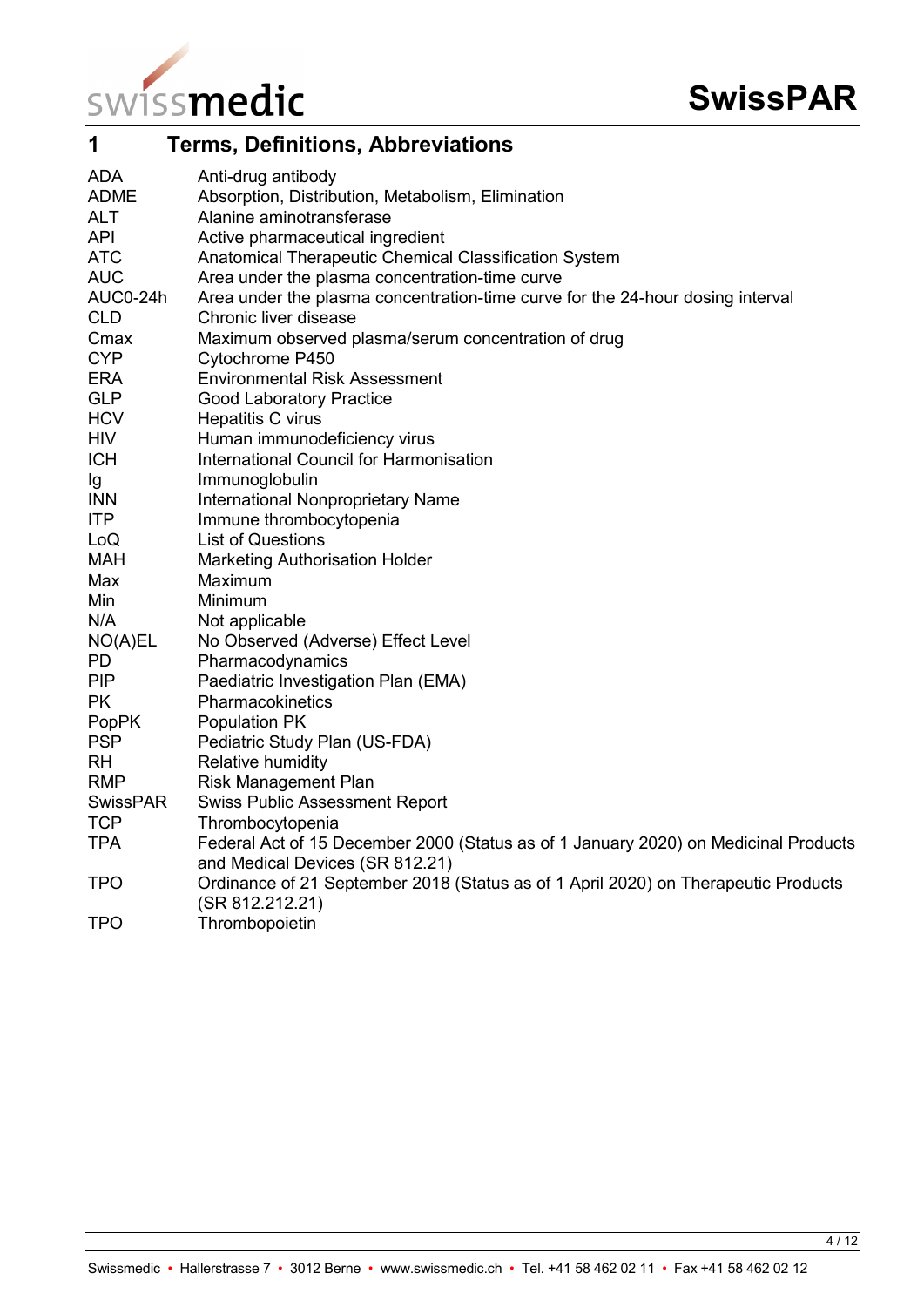

# <span id="page-4-0"></span>**2 Background Information on the Procedure**

# <span id="page-4-1"></span>**2.1 Applicant's Request(s)**

#### **New Active Substance status**

The applicant requested the status of a new active entity for the active substance avatrombopag (as avatrombopag maleate) of the medicinal product mentioned above.

# <span id="page-4-2"></span>**2.2 Indication and Dosage**

#### <span id="page-4-3"></span>**2.2.1 Requested Indication**

Doptelet is indicated for the treatment of severe thrombocytopenia in adult patients with chronic liver disease (CLD) who are scheduled to undergo an invasive procedure.

Doptelet is indicated for the treatment of chronic immune thrombocytopenia (ITP) in adult patients who have not responded to other treatments (e.g. corticoids, immunoglobulins).

#### <span id="page-4-4"></span>**2.2.2 Approved Indication**

Doptelet is indicated for the treatment of severe thrombocytopenia in adult patients with chronic liver disease who are scheduled to undergo an invasive procedure.

Doptelet is indicated for the treatment of chronic immune thrombocytopenia (ITP) in adult patients who have shown insufficient response to at least one prior treatment (see section "Clinical efficacy").

#### <span id="page-4-5"></span>**2.2.3 Requested Dosage**

Chronic liver disease

Before taking Doptelet and on the day of an intervention, the platelet count must be determined to ensure an appropriate and not an unexpectedly high increase in platelet levels in the patient populations mentioned in the sections "Warnings and precautions" and "Interactions". Usual dosage

The recommended daily dose of avatrombopag is based on the patient's platelet count. Dosing should begin 10 to 13 days prior to the planned procedure. The patient should undergo the procedure 5 to 8 days after the last dose of avatrombopag.

(For full dosage recommendations, see *information for healthcare professionals*)

#### <span id="page-4-6"></span>**2.2.4 Approved Dosage**

(see Appendix)

# <span id="page-4-7"></span>**2.3 Regulatory History (Milestones)**

| Application                       | 20 May 2020      |
|-----------------------------------|------------------|
| Formal control completed          | 15 June 2020     |
| List of Questions (LoQ)           | 8 October 2020   |
| Answers to LoQ                    | 23 December 2020 |
| Predecision                       | 25 March 2021    |
| Answers to Predecision            | 17 May 2021      |
| Labelling corrections             | 16 August 2021   |
| Answers to Labelling corrections: | 30 August 2021   |
| <b>Final Decision</b>             | 23 November 2021 |
| Decision                          | approval         |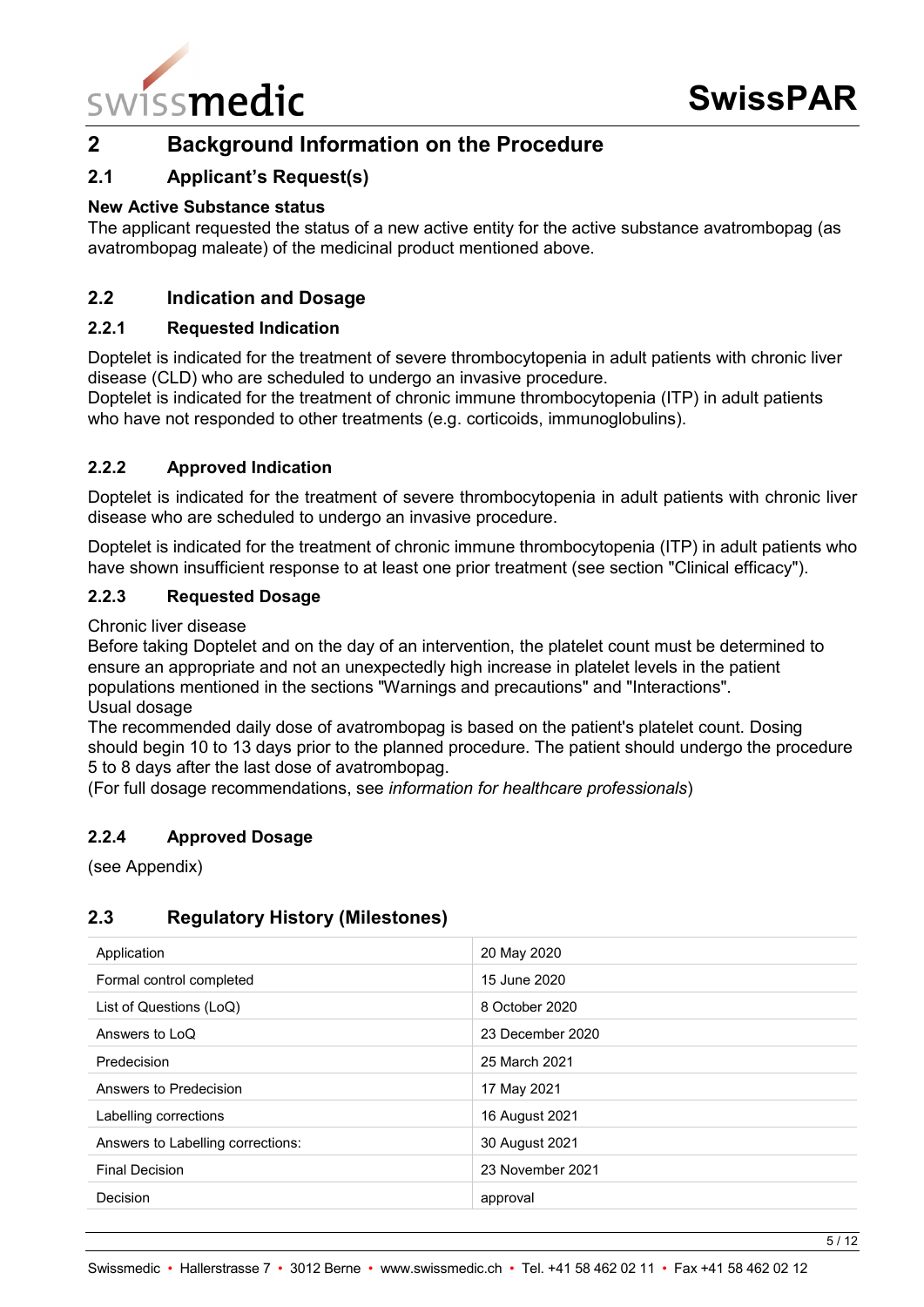

# <span id="page-5-0"></span>**3 Medical Context**

Thrombocytopenia (TCP) is a haematological disorder defined as platelet count of less than 100 x 109 /L in peripheral blood. TCP is common in patients with chronic liver disease (CLD) including cirrhosis or fibrosis. While they have an increased bleeding risk, these patients require multiple invasive diagnostic and therapeutic procedures.

Chronic immune thrombocytopenia (ITP) is an acquired thrombocytopenia caused by autoantibodymediated destruction of platelets. These autoantibodies may also affect megakaryocytes, with the consequence of decreased platelet production.

ITP can be classified as primary or secondary (resulting from an underlying disease such as HCV, HIV or a lymphoproliferative disease). Depending on its duration, ITP is classified as acute (newly diagnosed for 0-3 months), persistent (3-12 months) or chronic (≥12 months).

Shortcomings of the drugs currently available for treatment of CLD-associated TCP and chronic ITP include their toxicities and highly variable, transient treatment responses resulting in an unsatisfactory high relapse rate.

# <span id="page-5-1"></span>**4 Quality Aspects**

# <span id="page-5-2"></span>**4.1 Drug Substance**

INN: Avatrombopag

| Chemical name:       | 1,3-(3-Chloro-5-{[4-(4-chlorothiophen-2-yl)-5-(4-cyclohexylpiperazin-1-yl)-1,3-                                                                                            |
|----------------------|----------------------------------------------------------------------------------------------------------------------------------------------------------------------------|
|                      | thiazol-2-yl]carbamoyl}pyridin-2-yl)piperidine-4-carboxylic acid maleate                                                                                                   |
| Molecular formula:   | $C_{33}H_{38}Cl_2N_6O_7S_2$ (C <sub>29</sub> H <sub>34</sub> Cl <sub>2</sub> N <sub>6</sub> O <sub>3</sub> S <sub>2</sub> · C <sub>4</sub> H <sub>4</sub> O <sub>4</sub> ) |
| Molecular mass:      | 765.73 (avatrombopag maleate), 649.95 (avatrombopag)                                                                                                                       |
| Molecular structure: |                                                                                                                                                                            |



Physicochemical properties:

Avatrombopag is a white to off white powder with a nonchiral structure. The compound is practically insoluble in water and is nonhygroscopic. Avatrombopag exhibits polymorphism. The commercial manufacturing process provides the anhydrous Form-C of avatrombopag.

#### Synthesis:

The synthesis of avatrombopag consists of several chemical transformation steps. Adequate information is provided regarding the manufacturing process, materials, critical steps and intermediates.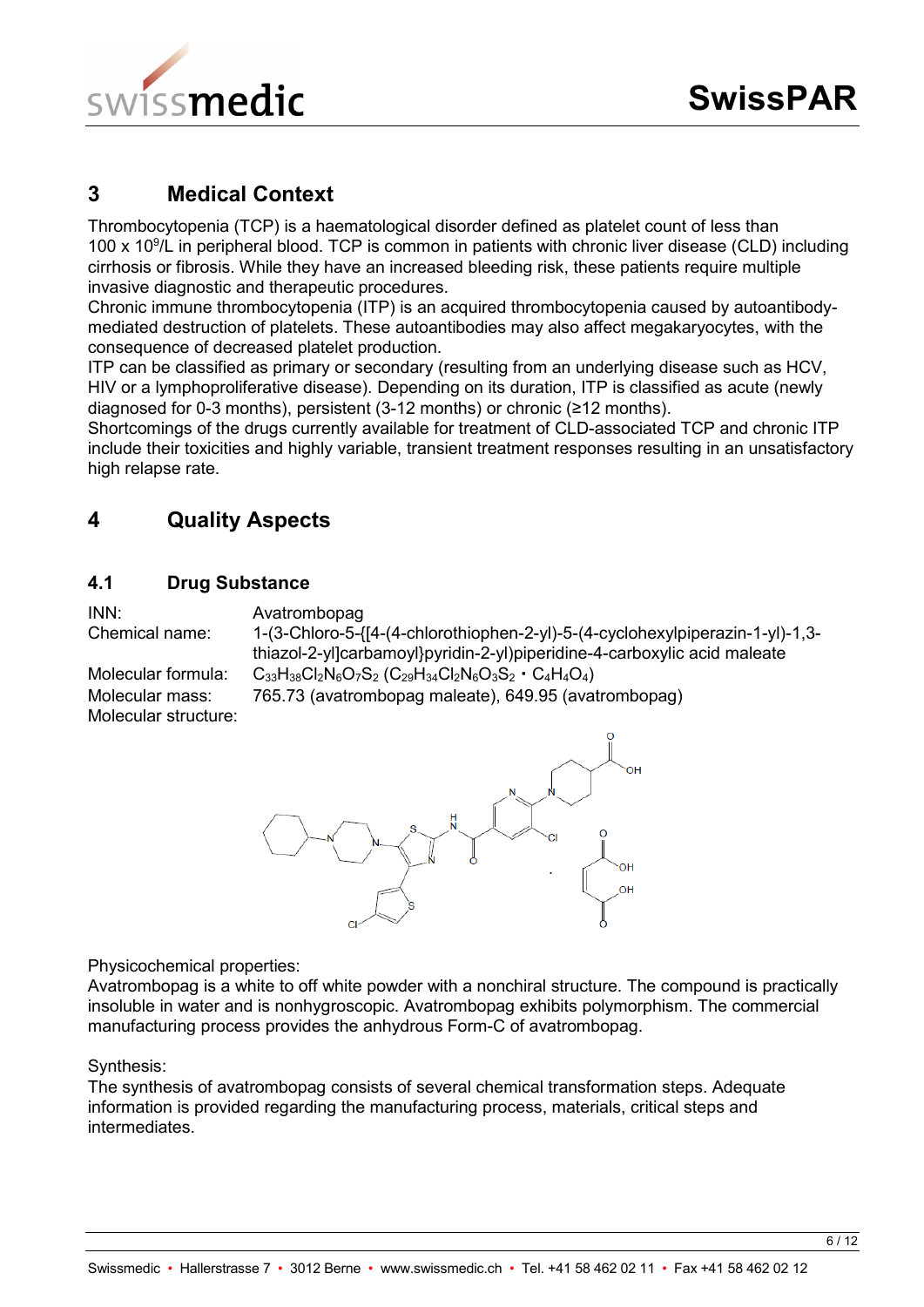

#### Specification:

The drug substance specification includes tests for description (appearance), identity, water content, assay, related substances, maleic acid content, residue on ignition, particle size, residual solvents and microbial purity. The applied limits are justified and in line with the relevant guidelines and the European Pharmacopoeia, where applicable. The analytical methods are adequately described and the noncompendial methods are fully validated in accordance with the ICH guidelines.

#### Stability:

The stability of avatrombopag was investigated with three commercial scale batches, which were manufactured by the proposed commercial manufacturing site. The stability samples were stored under long term conditions (25°C/60% rh) and accelerated conditions (40°C/75% rh) as defined in the corresponding ICH guideline on stability studies. Based on these studies, an adequate retest period was defined for avatrombopag.

# <span id="page-6-0"></span>**4.2 Drug Product**

#### Description and composition:

Doptelet is available as round, biconvex, yellow, debossed ("AVA" on one side, "20" on the other side) film-coated tablets. Each tablet contains 20 mg of avatrombopag (as 23.6 mg avatrombopag maleate). The core tablets are composed of the well-known excipients lactose monohydrate, microcrystalline cellulose, crospovidone type B, silica (colloidal, anhydrous), and magnesium stearate. The film-coating consists of polyvinyl alcohol, talc, macrogol, titanium dioxide and iron oxide yellow.

#### Pharmaceutical development:

Suitable pharmaceutical development data have been provided for the finished product composition and manufacturing process, including principles of quality by design as described in ICH Guidelines Q8 to Q11.

#### Manufacture:

Doptelet tablets are manufactured with a standard granulation process. Control of the manufacturing process is ensured through defined operating parameters based on the results of the development studies. In addition, in-process controls with adequate acceptance criteria have been established.

#### Specification:

The drug product specifications include tests for description, identification, assay, related substances, dissolution, uniformity of dosage units and microbial purity. The proposed acceptance criteria and analytical methods were considered appropriate for quality control of the drug product.

#### Container-Closure System:

Doptelet tablets are packaged in polyamide and polyvinyl chloride laminated aluminium film with push-through aluminium and polyethylene terephthalate foil blisters.

#### Stability:

Appropriate stability data from three commercial scale batches of Doptelet tablets were provided. The stability study was carried out according to ICH stability guidelines. Based on the results of this study, a shelf-life of 60 months was established. The product should not be stored above 30°C.

# <span id="page-6-1"></span>**4.3 Quality Conclusions**

Satisfactory and consistent quality of the drug substance and drug product has been demonstrated.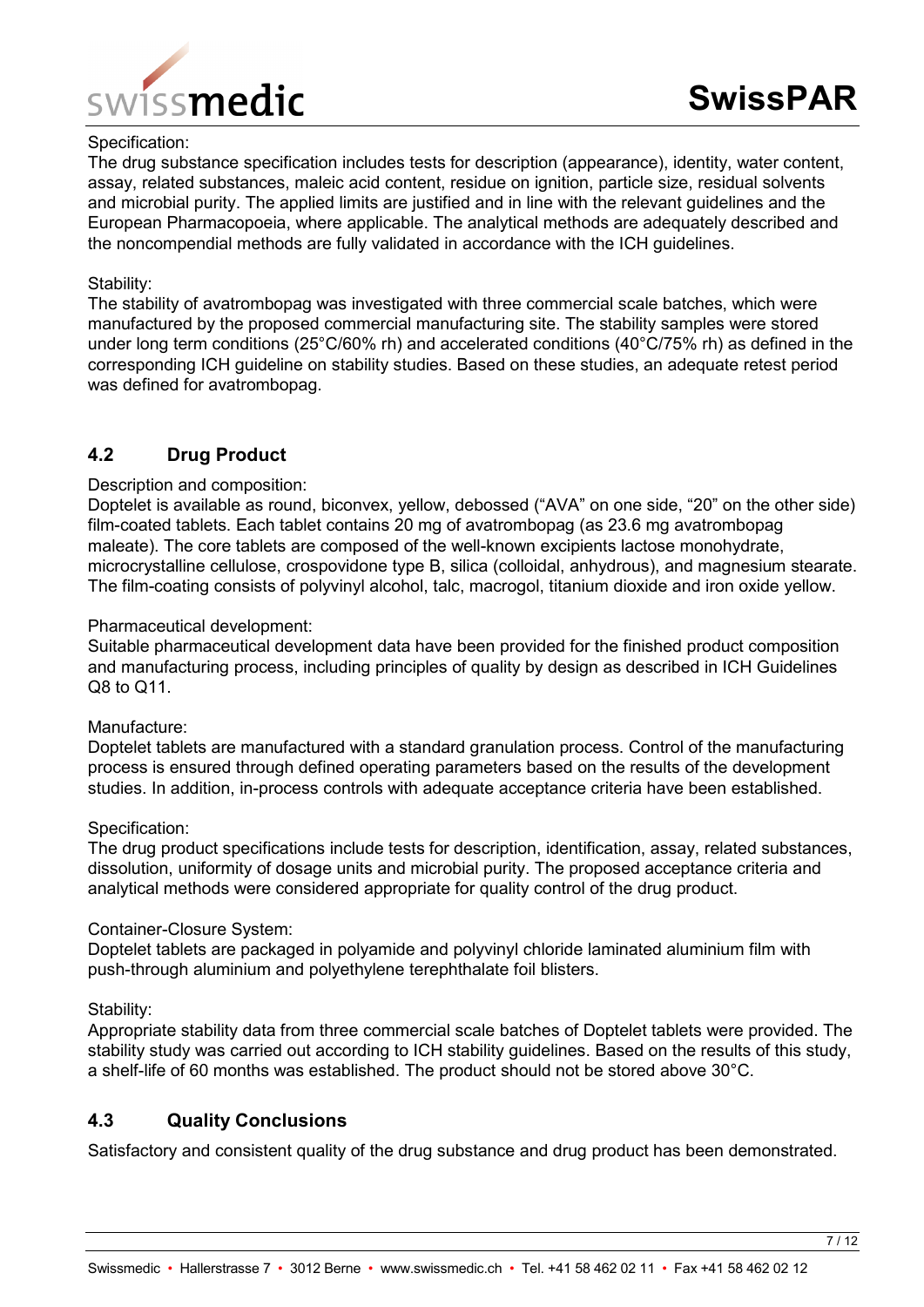

# <span id="page-7-0"></span>**5 Nonclinical Aspects**

Regarding the marketing authorisation application of Doptelet®, Swissmedic Nonclinical Assessment conducted an abridged evaluation, which was based on the European Medicines Agency (EMA) assessment report (EPAR, dated 26 April 2019) provided by the applicant. The pivotal juvenile animal study with the new active substance avatrombopag, which was not discussed in the EPAR, was reviewed in detail. No new or unexpected toxicities were detected in juvenile rats administered avatrombopag once daily from postnatal day 7 for 10 weeks when compared to adult animals.

Overall, the submitted nonclinical documentation is considered appropriate to support the approval of Doptelet® (avatrombopag) in the proposed indication. The pharmacological and toxicological profile has been sufficiently characterised in nonclinical species (mice, rats and cynomolgus monkeys), although avatrombopag appears only to be pharmacologically active in humans and chimpanzees. Therefore, the nonclinical studies cannot predict the risks related to the pharmacological effect of avatrombopag. The stomach was the main target organ of toxicity for avatrombopag in both rats (including juvenile rats) and monkeys. The histological changes, accompanied by elevation of serum gastrin, were dose related and characterised by glandular epithelial degeneration, regenerative hyperplasia and atrophy of glandular mucosa. These findings were reversible even after chronic treatment in both species. In clinical studies, there was no clear stomach-related finding to suggest a gastric safety signal in patients. The lowest safety margin of 3 times the exposure at the maximum recommended human dose was seen in cynomolgus monkeys. This is low but acceptable for the proposed indications and considering the short treatment duration of 5 days.

Doptelet<sup>®</sup> should not pose a risk to the environment if used and disposed of appropriately. However, the updated ERA was requested as a post-approval requirement.

All nonclinical data that are relevant for safety are adequately mentioned in the information for healthcare professionals.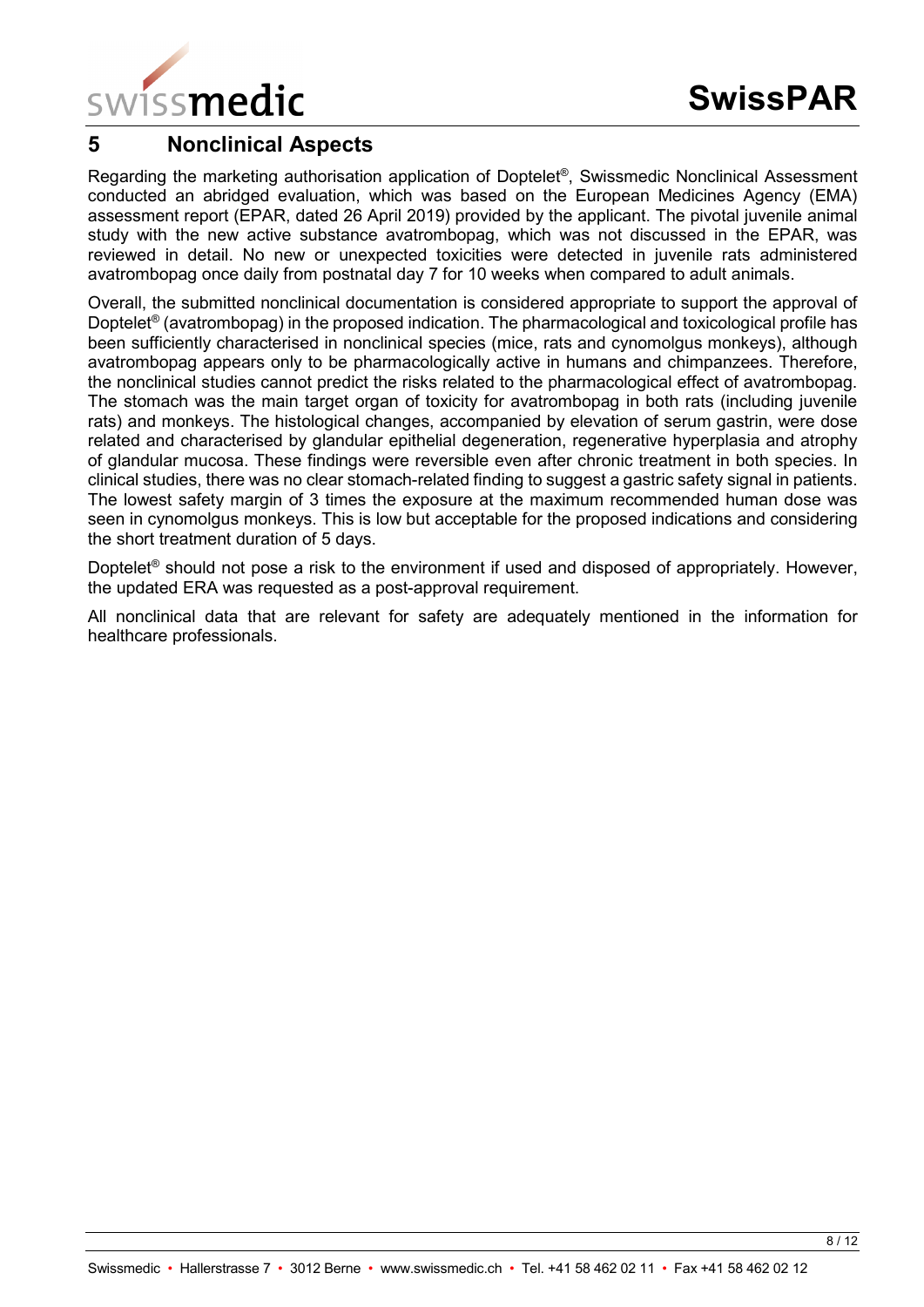

# <span id="page-8-0"></span>**6 Clinical and Clinical Pharmacology Aspects**

# <span id="page-8-1"></span>**6.1 Clinical Pharmacology**

The clinical pharmacology data of this application have been evaluated based on previous regulatory decisions by EMA and FDA. The available assessment reports and respective product information from these authorities were used as a basis for the clinical pharmacology evaluation.

For further details concerning clinical pharmacology, see section 8.1 of this report.

# <span id="page-8-2"></span>**6.2 Dose Finding and Dose Recommendation**

With regard to the primary data of this application related to the treatment of TCP in patients with CLD, Swissmedic based its evaluation on the assessments of FDA and EMA. Accordingly, the present SwissPAR relating to clinical aspects of TCP in patients with CLD refers to the publicly available Assessment Report Doptelet, EMA/CHMP/322871/2019, dated 26 April 2019 and the FDA Clinical Review report dated 20 February 2018.

Swissmedic focused its assessment on the data related to treatment of chronic immune thrombocytopenia.

The applicant submitted one pivotal, Phase 3, multicentre, randomised, double-blind, placebocontrolled study (302) for evaluation of efficacy in patients with chronic ITP. In this study, patients with chronic ITP received a starting dose of 20 mg once daily, with subsequent titration based on platelet response (minimum dose of 5 mg to maximum dose of 40 mg once daily).

49 patients were randomised 2:1 to receive either Doptelet (N=32) or placebo (N=17) treatment for 6 months, with similar mean [SD] baseline platelet counts in both treatment groups (14.1 [8.6] x 10<sup>9</sup>/L and 12.7 [7.8] x 10<sup>9</sup>/L, respectively). The median age was 44 years (8.2% were ≥65 years of age), 63% were female, and 94% were Caucasian. The median duration of exposure was 26 weeks for patients treated with Doptelet and 6 weeks for patients treated with placebo.

The primary endpoint was the cumulative number of weeks in which the platelet count was ≥ 50 x 10<sup>9</sup>/L during the 6-month treatment period in the absence of rescue therapies. Patients in the Doptelet group had a longer duration of platelet counts  $\geq$  50 x 10<sup>9</sup>/L in the absence of rescue medication than those who received placebo (median 12.4 [0, 25] vs 0 [0, 2] weeks, respectively,  $p < 0.0001$ ).

# <span id="page-8-3"></span>**6.3 Safety**

The pooled safety data from four clinical studies in adult patients with chronic ITP demonstrated that the most common adverse events (≥ 10%) were headache, fatigue, contusion, epistaxis, upper respiratory tract infection, arthralgia, gingival bleeding, petechiae and nasopharyngitis. The nature and frequency of the reported adverse events are considered consistent with those expected after treatment of chronic ITP patients with thrombopoietin (TPO) receptor agonists. There were no new relevant safety findings.

# <span id="page-8-4"></span>**6.4 Final Clinical and Clinical Pharmacology Benefit Risk Assessment**

Clinical data in a limited number of adult patients with chronic ITP and a median duration of exposure of 29.1 weeks demonstrated efficacy of Doptelet treatment during the planned follow-up. Doptelet increased the platelet count rapidly and maintained the effect without rescue therapy. The safety profile of Doptelet is acceptable and comparable to that of other TPO receptor agonists. The main uncertainty regarding the missing data on the long-term efficacy and safety profile can be addressed during the post-authorisation period.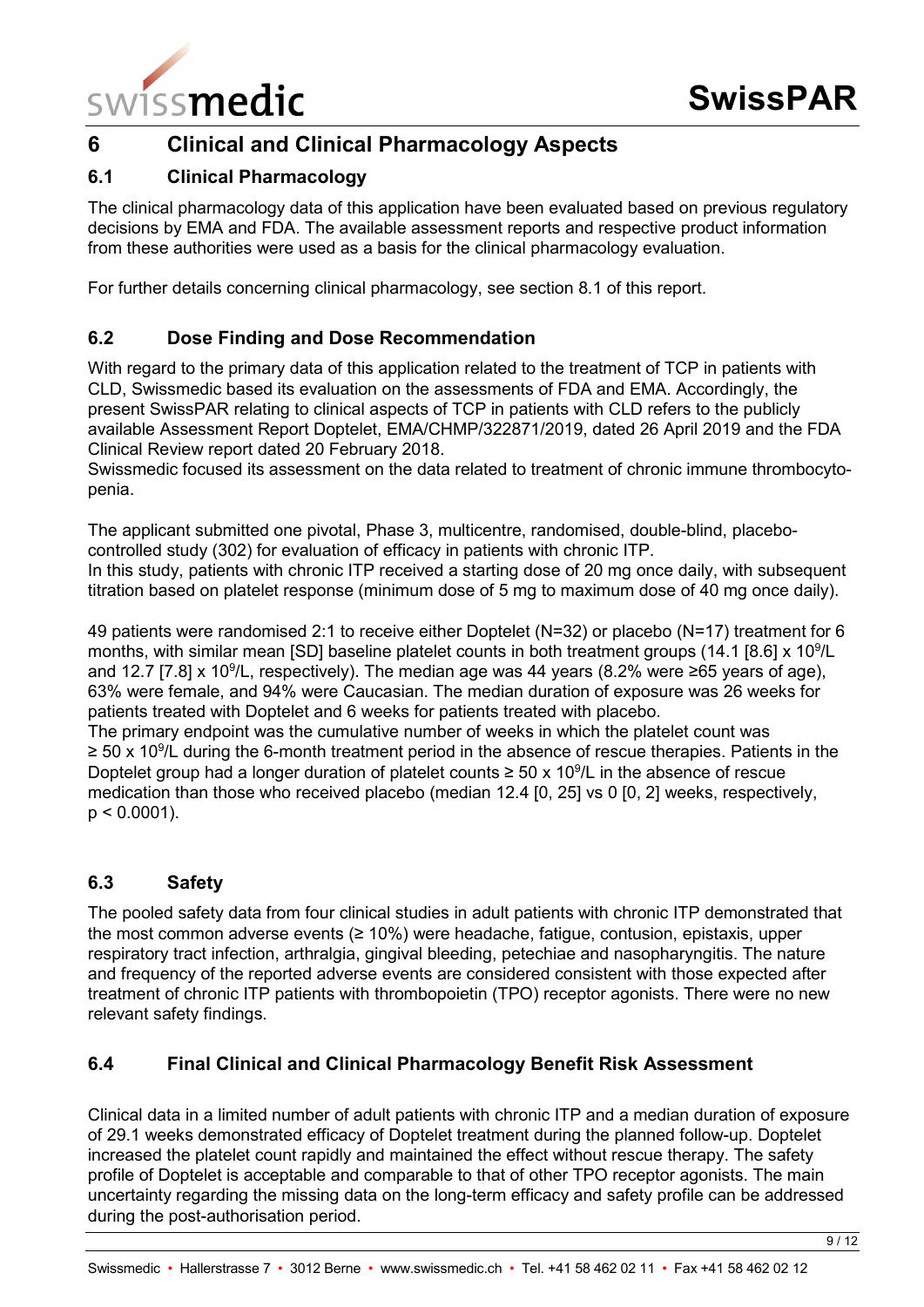

Overall, the benefit-risk ratio for Doptelet treatment in adult patients with chronic ITP has been assessed to be positive.

# <span id="page-9-0"></span>**6.5 Approved Indication and Dosage**

See information for healthcare professionals in the Appendix.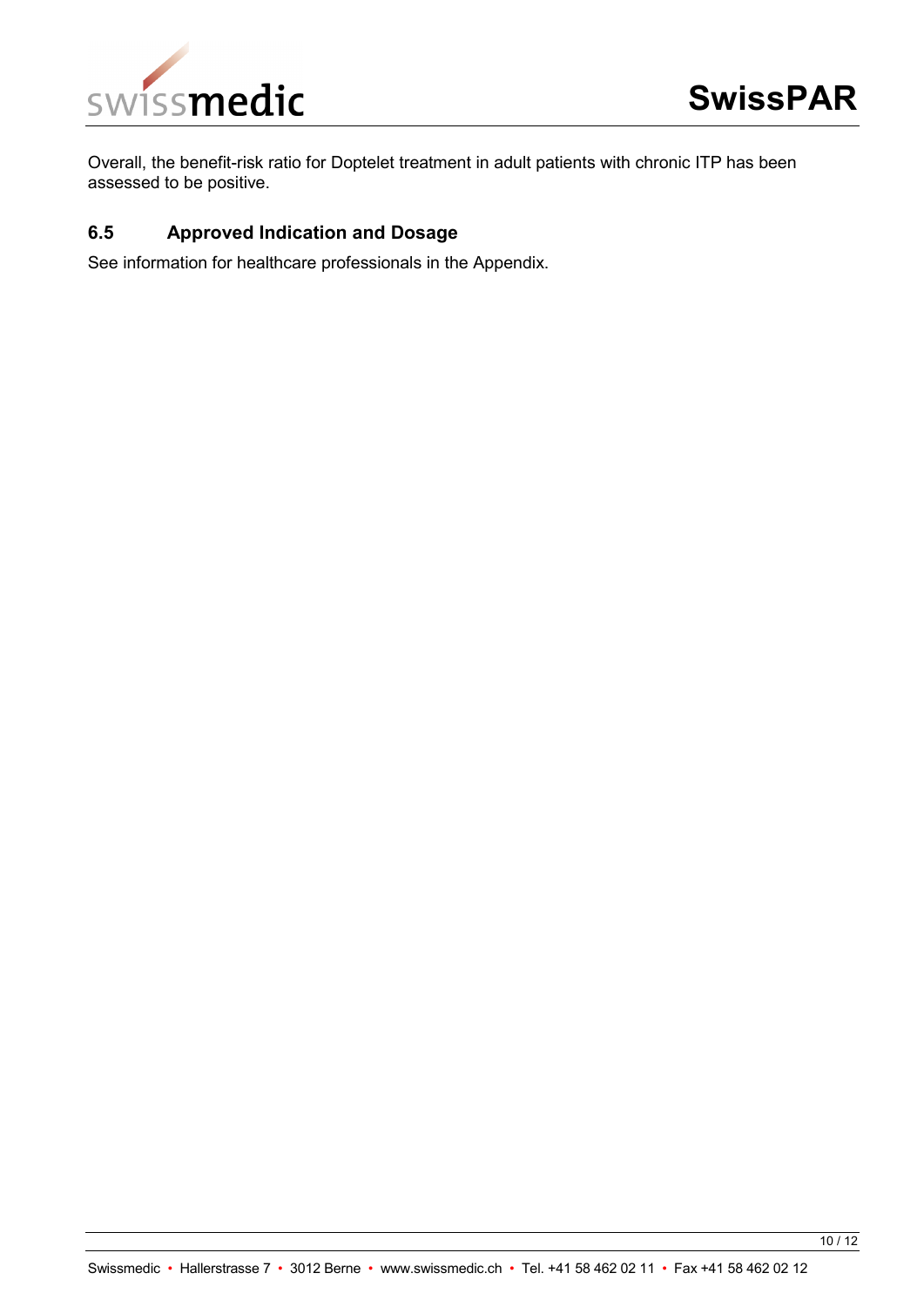

# <span id="page-10-0"></span>**7 Risk Management Plan Summary**

The RMP summaries contain information on the medicinal products′ safety profiles and explain the measures that are taken in order to further investigate and monitor the risks as well as to prevent or minimise them.

The RMP summaries are published separately on the Swissmedic website. Marketing Authorisation Holders are responsible for the accuracy and correctness of the content of the published RMP summaries. As the RMPs are international documents, their summaries might differ from the content in the information for healthcare professionals / product information approved and published in Switzerland, e.g. by mentioning risks occurring in populations or indications not included in the Swiss authorisations.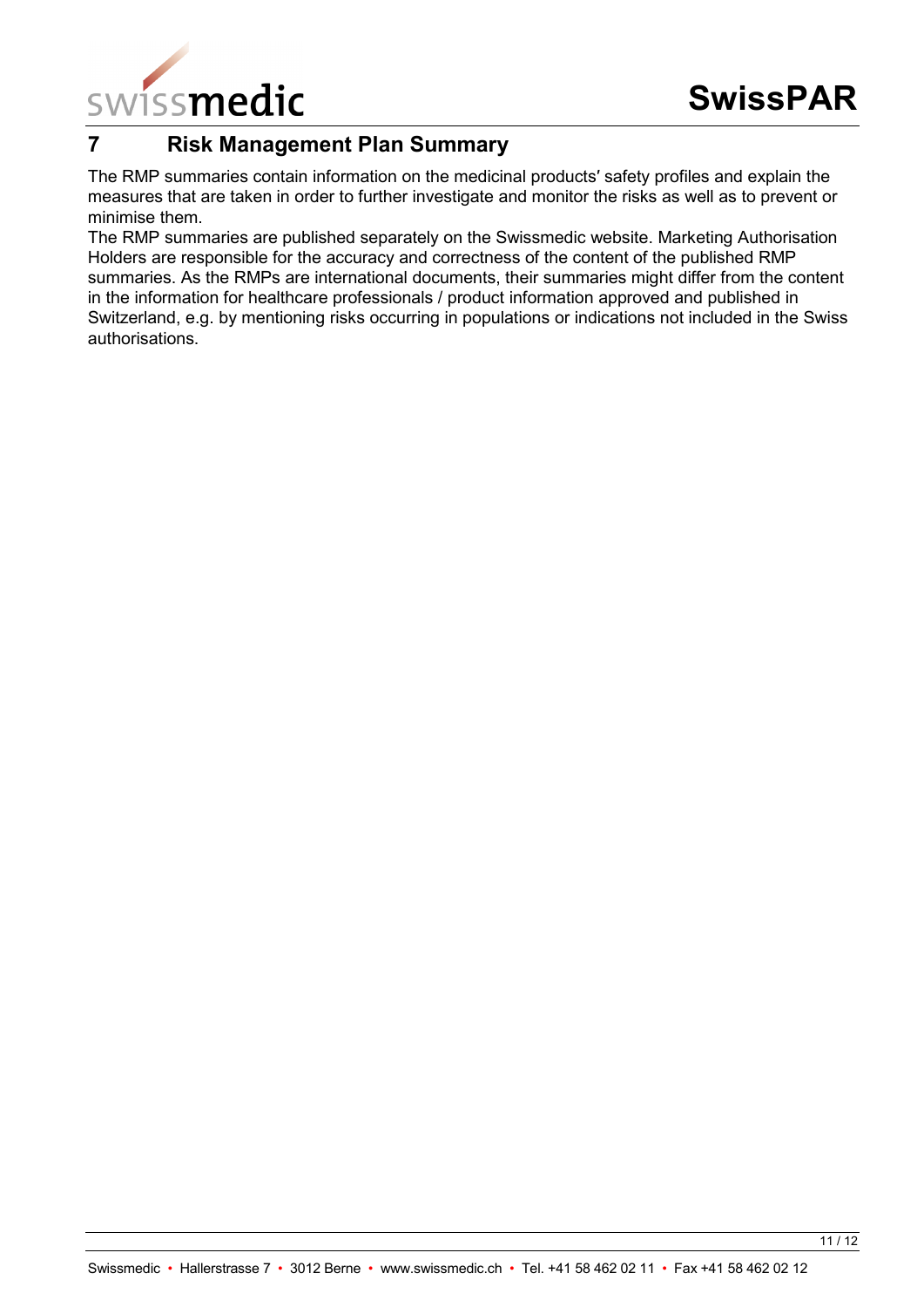

# <span id="page-11-0"></span>**8 Appendix**

# <span id="page-11-1"></span>**8.1 Approved Information for Healthcare Professionals**

Please be aware that the following version of the information for healthcare professionals relating to Doptelet, film-coated tablets was approved with the submission described in the SwissPAR. This information for healthcare professionals may have been updated since the SwissPAR was published.

Please note that the reference document, which is valid and relevant for the effective and safe use of medicinal products in Switzerland, is the information for healthcare professionals approved and authorised by Swissmedic (see www.swissmedicinfo.ch).

#### **Note:**

The following information for healthcare professionals has been translated by the MAH. The Authorisation Holder is responsible for the correct translation of the text. Only the information for healthcare professionals approved in one of the official Swiss languages is binding and legally valid.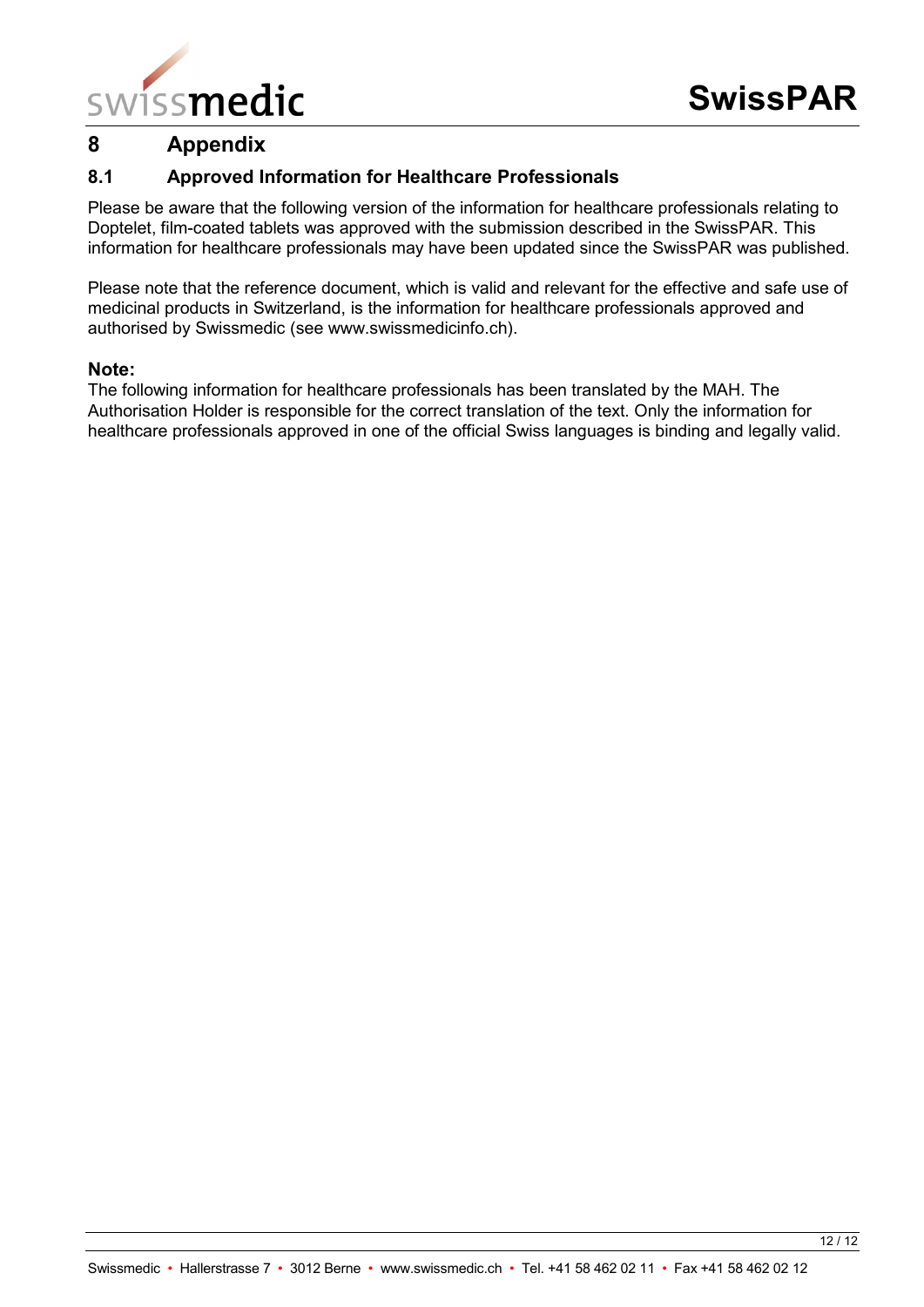▼ This medicinal product is subject to additional monitoring. This will allow quick identification of new safety information. Healthcare professionals are asked to report any suspected new or serious adverse reactions. See the "Undesirable effects" section for advice on the reporting of adverse reactions.

# **DOPTELET**

**Composition** *Active substances* Avatrombopag or avatrombopag maleate *Excipients* Tablet core: Lactose monohydrate 120.8 mg Microcrystalline cellulose (E460) Crospovidone (E1202) Silica colloidal (E551) Magnesium stearate (E470b) Film coating: Poly(vinyl alcohol) (E1203) Talc (E553b) Macrogol 3350 (E1521) Titanium dioxide (E171)

# **Pharmaceutical form and active substance quantity per unit**

Film-coated tablet Each 20 mg film-coated tablet contains avatrombopag maleate equivalent to 20 mg of avatrombopag.

# **Indications/Uses**

Iron oxide yellow (E172)

Doptelet is indicated for the treatment of severe thrombocytopenia in adult patients with chronic liver disease who are scheduled to undergo an invasive procedure.

Doptelet is indicated for the treatment of chronic immune thrombocytopenia (ITP) in adult patients who have shown insufficient response to at least one prior treatment (see section "Clinical efficacy").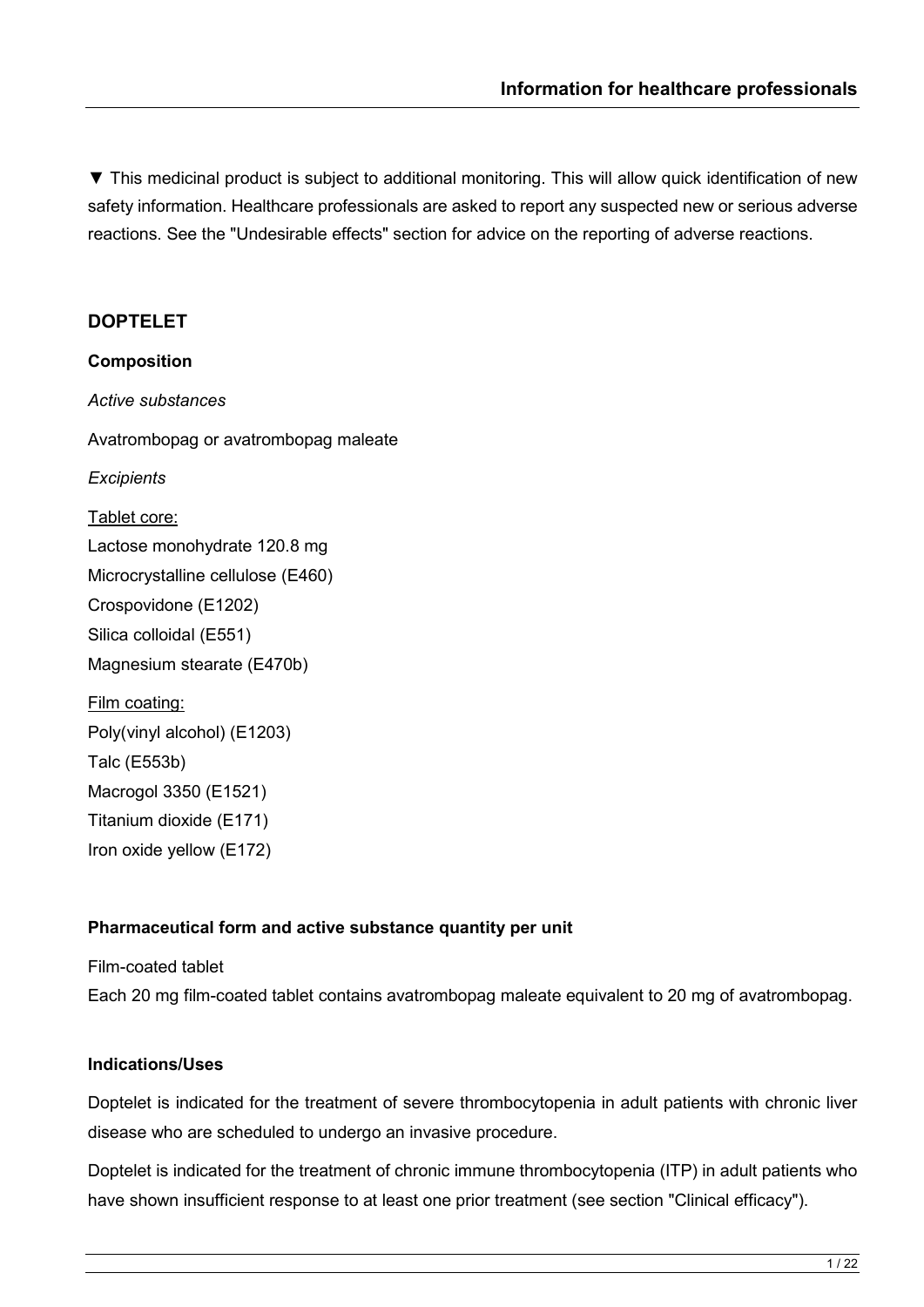## **Dosage/Administration**

#### *Dosage*

Treatment should be initiated and supervised by a physician who is experienced in the treatment of haematological diseases. Doptelet should be taken at the same time of day (e.g., in the morning or evening) with food, even if the dose is taken less frequently than once daily.

# *Chronic liver disease*

Obtain a platelet count prior to the administration of Doptelet therapy and on the day of a procedure to ensure an adequate increase in platelet count, and no unexpectedly high increase in platelet count in the patient populations specified in the «Warnings and precautions» and «Interactions» sections.

#### *Usual dosage*

The recommended daily dose of avatrombopag is based on the patient's platelet count (see Table 1). Dosing should begin 10 to 13 days prior to the planned procedure. The patient should undergo the procedure 5 to 8 days after the last dose of avatrombopag.

#### *Table 1 Daily dose recommendation for avatrombopag*

| Platelet count $(x 109/L)$ | <b>Once-daily dose</b>      | Duration of dosing |
|----------------------------|-----------------------------|--------------------|
| < 40                       | 60 mg (three 20 mg tablets) | 5 days             |
| $≥ 40$ to < 50             | 40 mg (two 20 mg tablets)   | 5 days             |

To ensure traceability of biotechnological medicinal products, it is recommended that the trade name and batch number should be documented for each treatment.

#### *Duration of treatment*

Due to limited information, avatrombopag should not be taken for more than 5 days.

#### *Missed doses*

If a dose is missed, it should be taken as soon as it is remembered. Two doses should not be taken at one time to make up for a missed dose. The next dose should be taken at the usual time the next day.

#### *Chronic immune thrombocytopenia*

Use the lowest dose of Doptelet needed to achieve and maintain a platelet count ≥ 50 x 10<sup>9</sup>/L as necessary to reduce the risk for bleeding. Do not use avatrombopag to normalise platelet counts. In clinical studies, platelet counts generally increased within 1 week after starting treatment with avatrombopag and decreased within 1 to 2 weeks after discontinuation.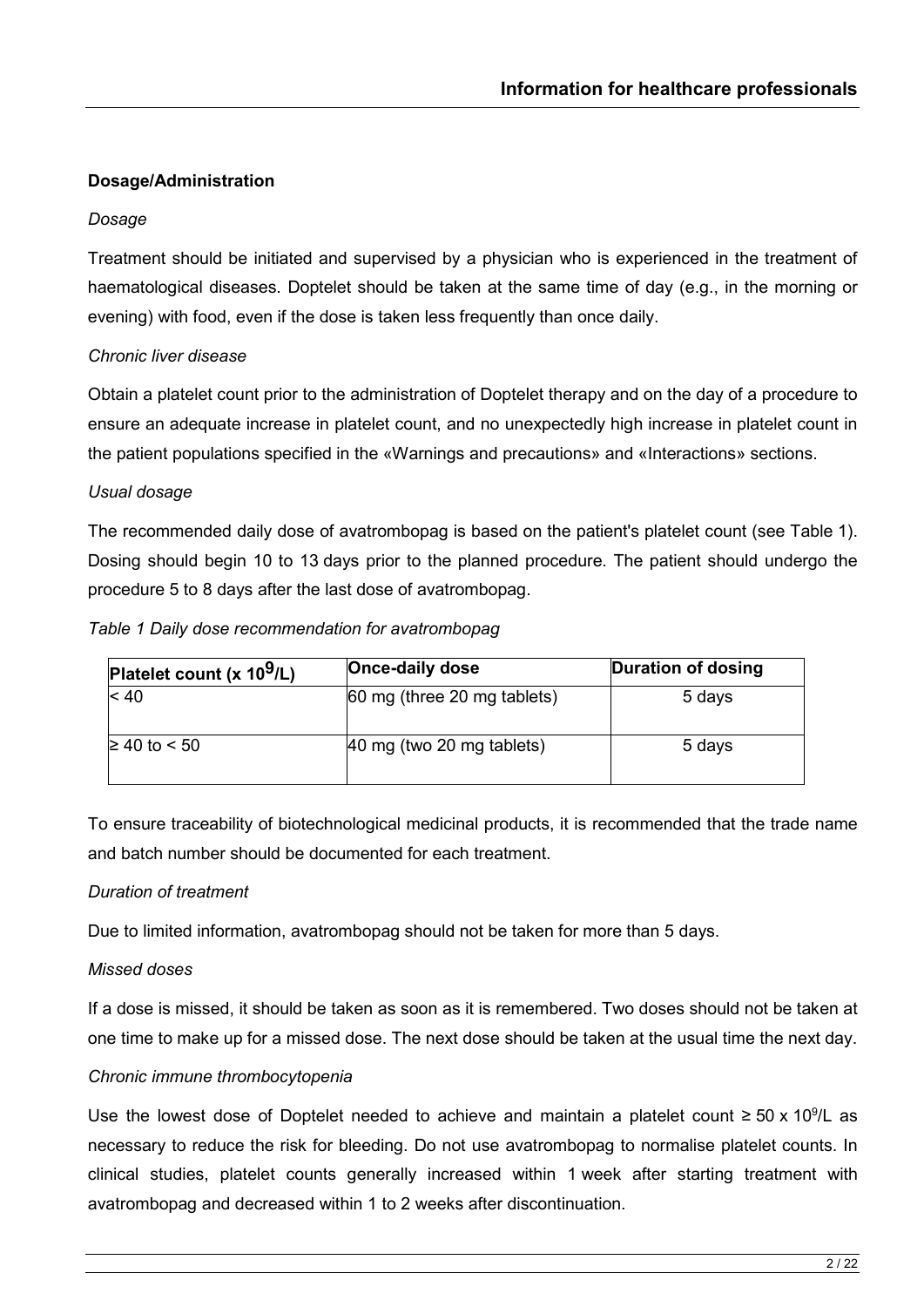# *Initial dose regimen*

The recommended starting dose of Doptelet is 20 mg (1 tablet) once daily with food. For patients taking moderate or strong dual inducers or moderate or strong dual inhibitors of CYP2C9 and CYP3A4/5, or moderate or strong inhibitors of CYP2C9, the starting dose needs to be adjusted (see Table 4 and «Interactions» section).

# *Monitoring and dose adjustment*

After initiating therapy, assess platelet counts at least once weekly until a stable platelet count between ≥ 50 x 10<sup>9</sup>/L and ≤ 150 x 10<sup>9</sup>/L has been achieved. Twice weekly platelet count monitoring should be conducted during the first weeks of therapy in patients receiving avatrombopag only once or twice weekly. Twice weekly monitoring is also necessary after dose adjustments during the treatment.

Due to the potential risk of platelet counts above 400 x 10<sup>9</sup>/L within the first weeks of treatment, patients should be carefully monitored for any signs or symptoms of thrombocytosis. After a stable platelet count has been achieved, monitor platelet counts at least once per month. After discontinuation of avatrombopag, platelet counts should be obtained weekly for at least 4 weeks.

Dose adjustments (see Table 2 and Table 3) are based on the platelet count response. Do not exceed a daily dose of 40 mg (2 film-coated tablets).

| Platelet count (x10 <sup>9</sup> /L)           | Dose adjustment or action                            |
|------------------------------------------------|------------------------------------------------------|
| < 50 after at least 2 weeks of treatment with  | • Increase one dose level per Table 3.               |
| <b>Doptelet</b>                                | . Wait 2 weeks to assess the effects of this         |
|                                                | regimen and any subsequent dose                      |
|                                                | adjustments.                                         |
| > 150 and ≤ 250                                | • Decrease one dose level per Table 3.               |
|                                                | • Wait 2 weeks to assess the effects of this         |
|                                                | regimen and any subsequent dose                      |
|                                                | adjustments.                                         |
| > 250                                          | • Suspend Doptelet.                                  |
|                                                | • Increase platelet monitoring to twice weekly.      |
|                                                | • When platelet count is less than 100 x 10 $^9$ /L, |
|                                                | decrease one dose level per Table 3 and              |
|                                                | reinitiate therapy.                                  |
| < 50 after 4 weeks of treatment with Doptelet  | • Discontinue Doptelet.                              |
| 40 mg once daily                               |                                                      |
| > 250 after 2 weeks of treatment with Doptelet | • Discontinue Doptelet.                              |
| 20 mg weekly                                   |                                                      |

*Table 2: Avatrombopag dose adjustments for patients with chronic immune thrombocytopenia*

*Table 3: Avatrombopag dose levels for titration in patients with chronic immune thrombocytopenia*

| Dose $\overline{z}$                       | level |
|-------------------------------------------|-------|
| $\mathbf{A}$<br>daily<br>ma<br>∩n∩≏<br>᠇៶ |       |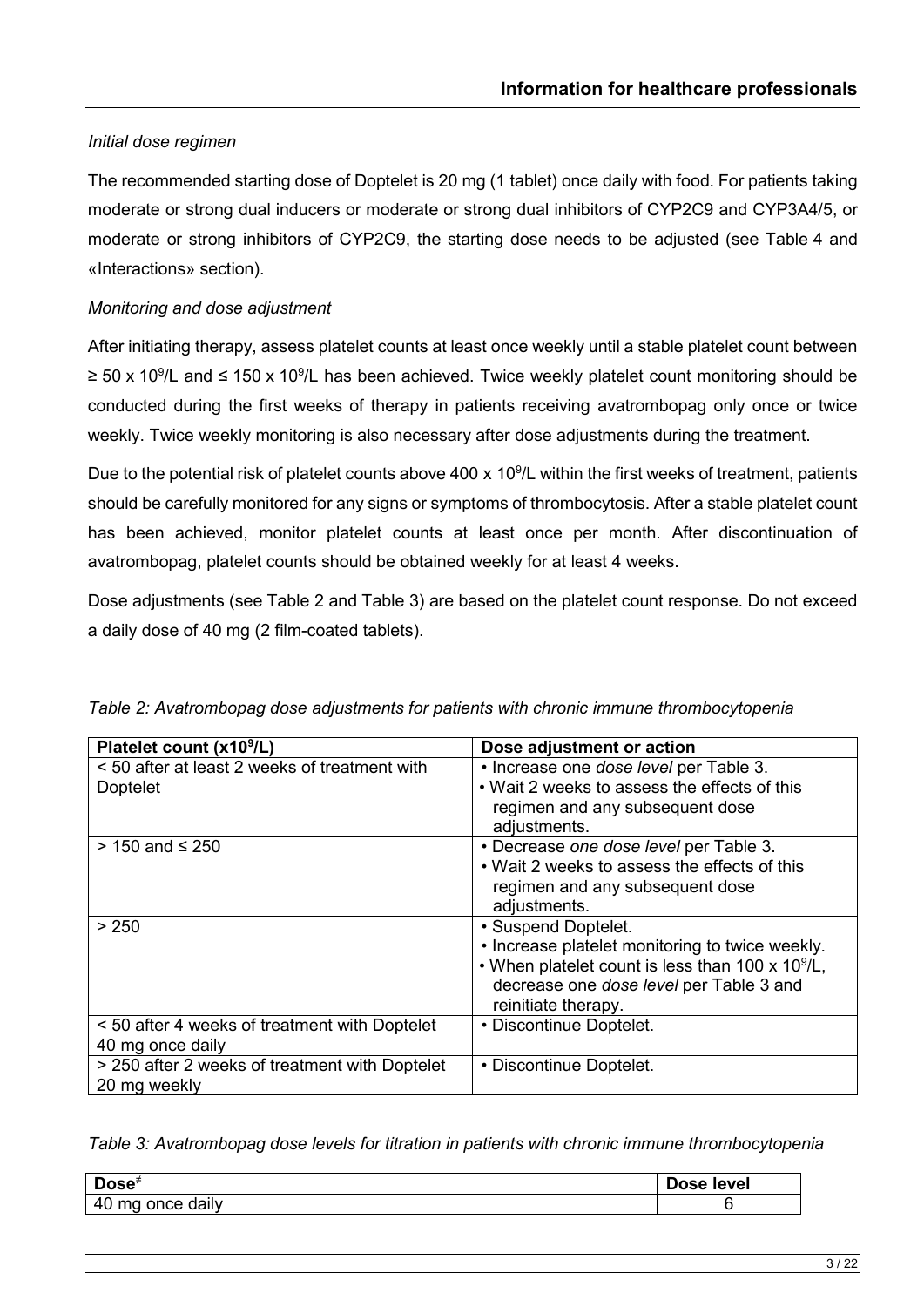| 40 mg three times a week AND 20 mg on the four remaining days of<br>each week |  |
|-------------------------------------------------------------------------------|--|
| 20 mg once daily*                                                             |  |
| 20 mg three times a week                                                      |  |
| 20 mg twice a week OR 40 mg once weekly                                       |  |
| 20 mg once weekly                                                             |  |

\*Initial dose regimen for all patients except those taking moderate or strong inducers or moderate or strong dual inhibitors of CYP2C9 and CYP3A4/5 or CYP2C9 alone (see Table 4 and «Interactions» section). ≠ Patients taking avatrombopag less frequently than once daily should take the medication in a consistent manner from week to week:

Dose level 3: Three non-consecutive days a week, e.g., Monday, Wednesday, Friday

Dose level 2: Two non-consecutive days a week, e.g., Monday and Friday

Dose level 1: The same day each week, e.g., Monday

To ensure traceability of biotechnological medicinal products, it is recommended that the trade name and batch number should be documented for each treatment.

## *Missed doses*

If a dose is missed, it should be taken as soon as it is remembered. Two doses should not be taken at one time to make up for a missed dose. The next dose should be taken at the usual time the next day.

Avatrombopag can be administered in addition to other ITP medicinal products. Platelet counts should be monitored when combining avatrombopag with other medicinal products for the treatment of primary ITP in order to avoid platelet counts outside of the recommended range, and to determine whether the dose of a medication should be reduced.

#### *Discontinuation of treatment*

Discontinue avatrombopag if the platelet count does not increase to  $\geq$  50 x 10<sup>9</sup>/L after 4 weeks of treatment at the maximum dose of 40 mg once daily. Discontinue Doptelet if the platelet count is greater than 250 x 10<sup>9</sup>/L after 2 weeks of treatment at 20 mg once weekly.

*Recommended dosage with concomitant moderate or strong dual inducers or inhibitors of CYP2C9 and CYP3A4/5 or CYP2C9 alone in patients with chronic immune thrombocytopenia*

The recommended starting doses of avatrombopag in patients with chronic immune thrombocytopenia receiving concomitant medications are summarised in Table 4.

*Table 4: Doptelet recommended starting dose for patients with chronic immune thrombocytopenia based on concomitant medications*

| <b>Concomitant medications</b>        | <b>Recommended starting dose</b>    |
|---------------------------------------|-------------------------------------|
| Moderate or strong dual inhibitors of | 20 mg (1 tablet) three times a week |
| CYP2C9 and CYP3A4/5 or CYP2C9 alone   |                                     |
| (e.g., fluconazole)                   |                                     |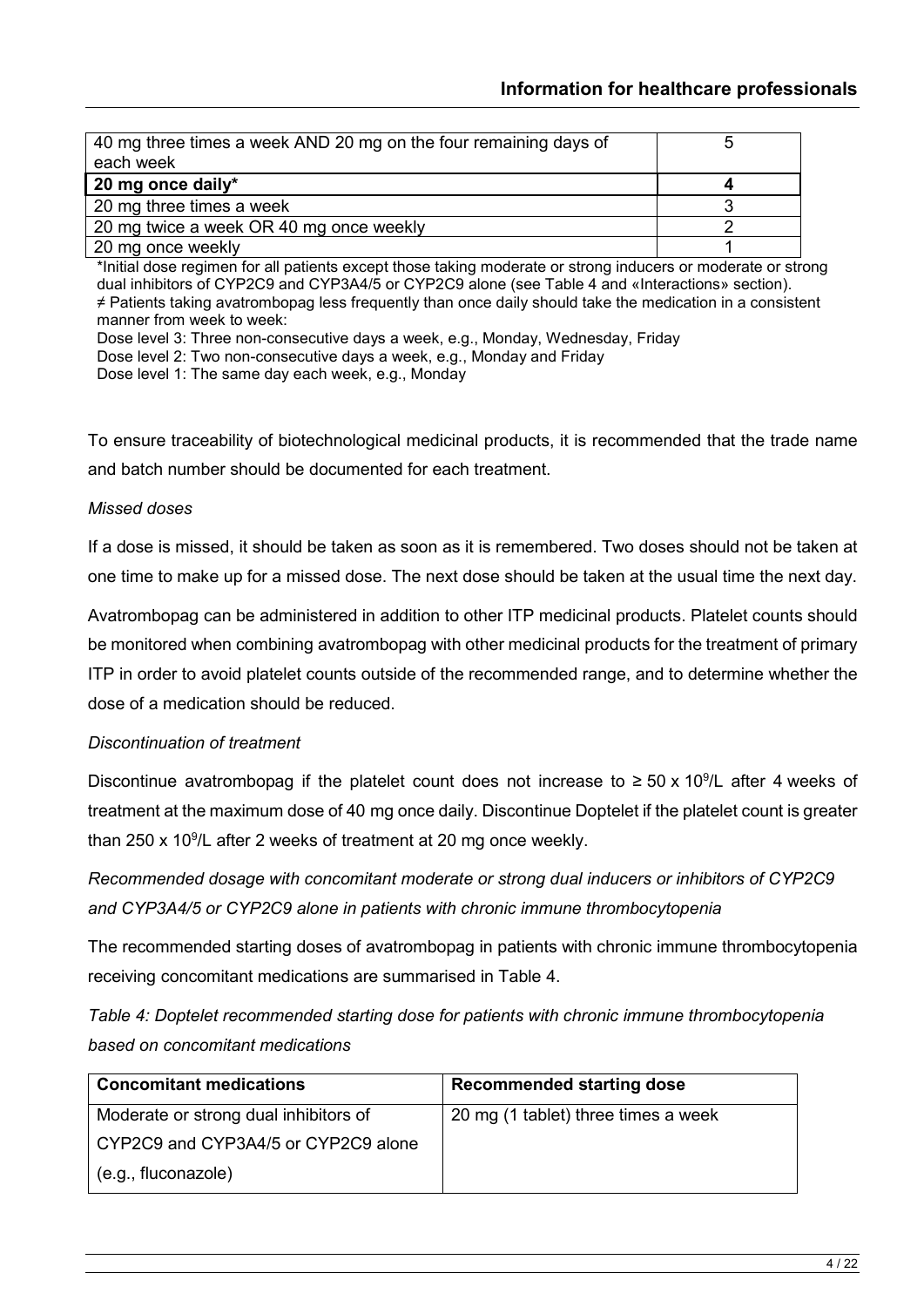| Moderate or strong dual inducers of $\boxed{=}$ | 40 mg (2 tablets) once daily |
|-------------------------------------------------|------------------------------|
| CYP2C9 and CYP3A4/5 or CYP2C9 alone             |                              |
| $\vert$ (e.g., rifampicin, enzalutamide)        |                              |

# *Special populations*

## *Elderly patients*

No dose adjustment is required for patients aged 65 years and older (see «Pharmacokinetics» section).

### *Renal impairment*

Avatrombopag is not renally excreted, therefore no dose adjustment is required in patients with mild or moderate renal impairment. Avatrombopag has not been studied in patients with severe renal impairment (see «Pharmacokinetics» section), dose adjustment is not recommended, however.

### *Hepatic impairment*

No dose adjustment is necessary for patients with mild (Child-Pugh class A) to moderate (Child-Pugh class B) hepatic impairment.

Due to limited information available, the safety and efficacy of avatrombopag in patients with severe hepatic impairment (Child-Pugh class C, MELD score > 24) have not been established (see « Warnings and precautions» section). No dose adjustment is expected for these patients. Avatrombopag therapy should only be initiated in patients with severe hepatic impairment if the expected benefit outweighs the expected risks (see « Warnings and precautions» and «Pharmacokinetics» sections).

# *Coexisting medical conditions*

Due to limited or unavailable data, the safety and efficacy of avatrombopag in adult patients with ITP with the following coexisting medical conditions has not been established: patients with human immunodeficiency virus (HIV), hepatitis C virus (HCV) or patients with known systemic lupus erythematosus, acute hepatitis, active chronic hepatitis, cirrhosis, lymphoproliferative disease, myeloproliferative disorders, leukaemia, myelodysplasia (MDS), concurrent malignant diseases, and significant cardiovascular disease (e.g., grade III/IV heart failure, atrial fibrillation, status post coronary artery bypass or stent placement).

# *Children and adolescents*

The safety and efficacy of avatrombopag in children aged less than 18 years have not been established. No data are available.

#### *CYP2C9 loss-of-function polymorphisms*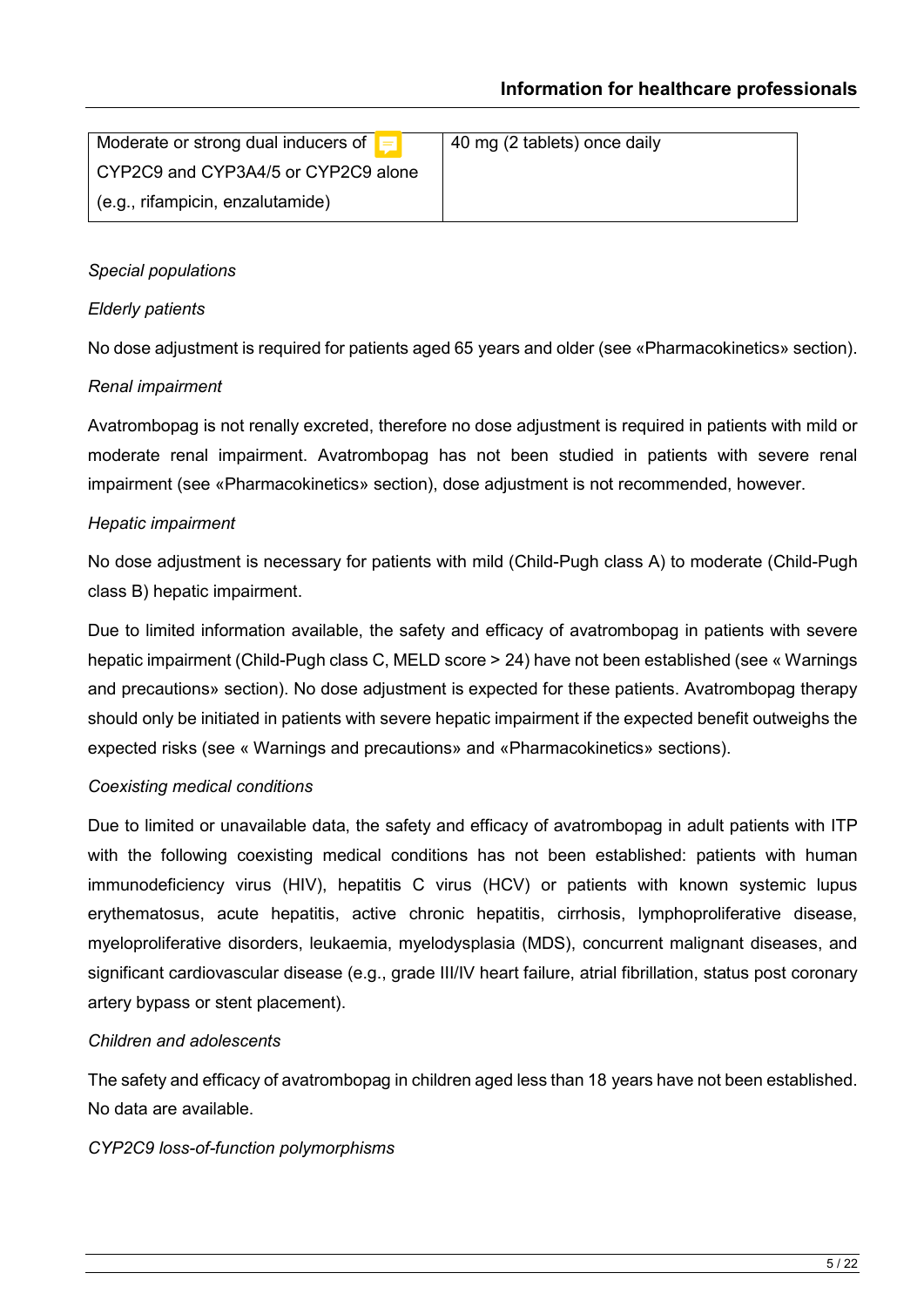Avatrombopag exposure may increase in patients with CYP2C9\*2 and CYP2C9\*3 loss-of-function polymorphism. Healthy subjects (n = 2) who were homozygous for these mutations (poor metabolisers) had approximately 2-fold higher exposure compared to subjects with wild-type CYP2C9.

### *Mode of administration*

Doptelet is for oral use, and the film-coated tablets should be taken once daily with food (see «Pharmacokinetics» section).

### **Contraindications**

Hypersensitivity to avatrombopag or to any of the excipients listed under Composition.

### **Warnings and precautions**

### Thrombotic/thromboembolic events

Patients with chronic liver disease are known to be at increased risk for thromboembolic events. Portal vein thrombosis has been reported at an increased frequency in patients with chronic liver disease who had platelet counts > 200 x 10<sup>9</sup>/L receiving a thrombopoietin receptor agonist (see «Undesirable effects» section).

In patients with chronic immune thrombocytopenia, thromboembolic events (arterial or venous) occurred in 7% (9/128) of patients receiving avatrombopag (see «Undesirable effects» section).

Doptelet was not studied in patients with prior thromboembolic events. The potential increased thrombotic risk when administering Doptelet to patients with known risk factors for thromboembolism, including but not limited to genetic prothrombotic conditions (Factor V Leiden, Prothrombin 20210A, antithrombin deficiency, or protein C or S deficiency) must be considered. Doptelet should not be administered to patients with chronic liver disease or chronic immune thrombocytopenia in an attempt to normalise platelet counts.

#### QTc prolongation with concomitant medications

The effects of a single dose of 100 mg avatrombopag on the QTc interval was assessed in a comprehensive QT study. The results confirmed that the single dose of 100 mg avatrombopag had no effect on the QTc interval. At exposures similar to that achieved at the 40 mg and 60 mg dose, Doptelet did not prolong the QT interval to any clinically relevant extent. Mean QTc prolongation effects > 20 ms are not anticipated with the highest recommended therapeutic dosing regimen based on analysis of data from the pooled clinical trials in patients with chronic liver disease. However, caution must be exercised when Doptelet is co-administered with moderate or strong dual CYP3A4/5 and CYP2C9 inhibitors, as well as with moderate or strong CYP2C9 inhibitors, as these medications can increase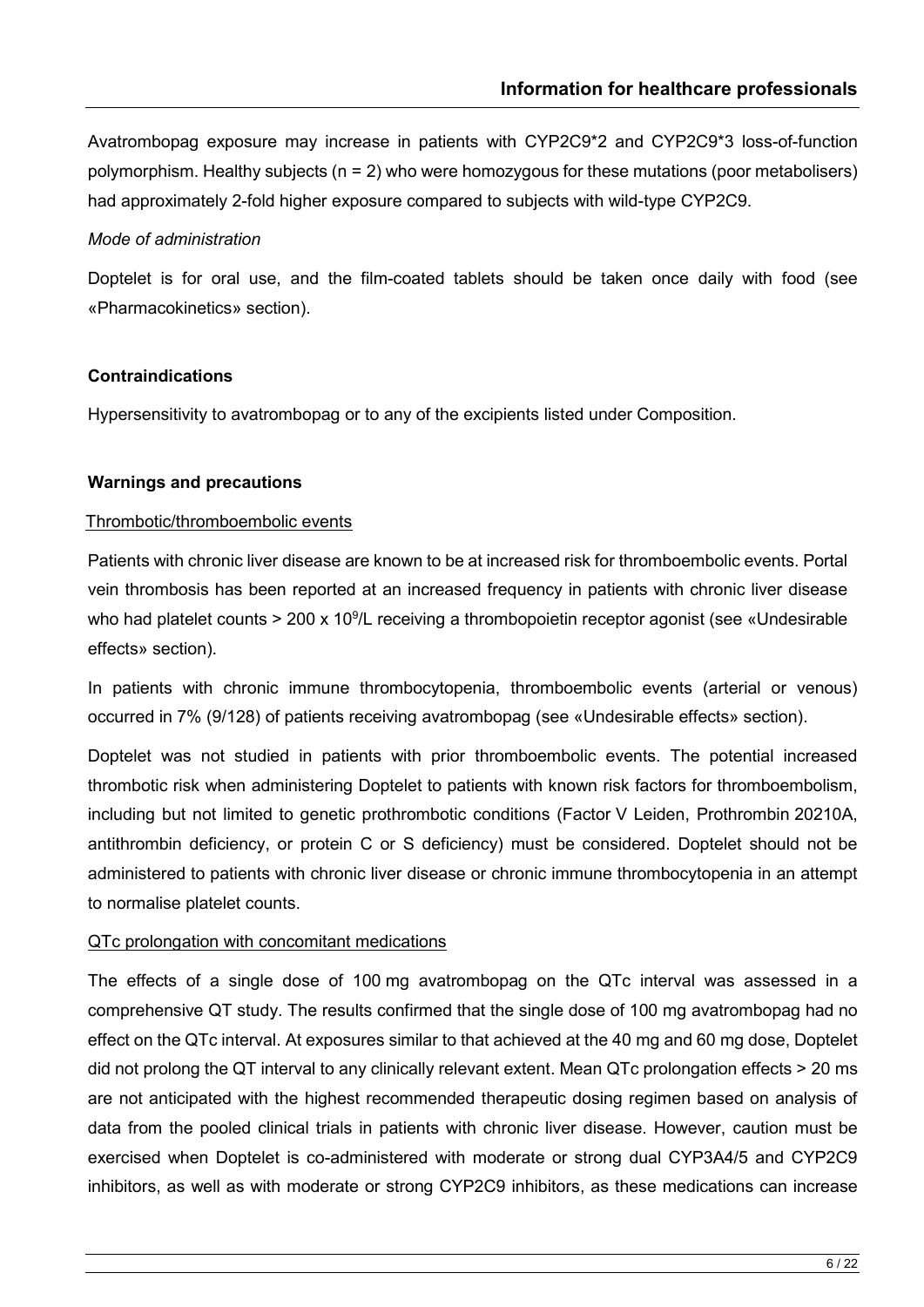avatrombopag exposures. Caution must also be exercised in patients with loss-of-function polymorphisms of CYP2C9, as these can increase avatrombopag exposure.

# Reoccurrence of thrombocytopenia and bleeding after cessation of treatment in patients with chronic immune thrombocytopenia

Thrombocytopenia is likely to reoccur in ITP patients upon discontinuation of treatment with avatrombopag. Following discontinuation of avatrombopag, platelet counts return to baseline levels within 2 weeks in the majority of patients, which increases the bleeding risk and in some cases may lead to bleeding. There is an increased risk of bleeding if avatrombopag treatment is discontinued in the presence of anticoagulants or anti-platelet agents. Patients should be closely monitored for a decrease in platelet count and medically managed to avoid bleeding upon discontinuation of treatment with avatrombopag. It is recommended that, if treatment with avatrombopag is discontinued, ITP treatment be restarted according to current treatment guidelines. Additional medical management may include cessation of anticoagulant and/or antiplatelet therapy, reversal of anticoagulation or platelet support.

#### Increased bone marrow reticulin

Increased bone marrow reticulin is believed to be a result of TPO receptor stimulation, leading to an increased number of megakaryocytes in the bone marrow, which may subsequently release cytokines. Increased reticulin may be suggested by morphological changes in the peripheral blood cells and can be detected through bone marrow biopsy. Therefore, examinations for cellular morphological abnormalities using peripheral blood smear and complete blood count (CBC) prior to and during treatment with avatrombopag are recommended.

If a loss of efficacy and abnormal peripheral blood smear are observed in patients, administration of avatrombopag should be discontinued, a physical examination should be performed, and a bone marrow biopsy with appropriate staining for reticulin should be considered. If available, comparison to a prior bone marrow biopsy should be made. If efficacy is maintained and abnormal peripheral blood smear is observed in patients, the physician should follow appropriate clinical judgment, including consideration of a bone marrow biopsy, and the risk-benefit ratio of avatrombopag as well as the assessment of alternative ITP treatment options.

#### Progression of existing myelodysplastic syndrome (MDS)

The effectiveness and safety of Doptelet have not been established for the treatment of thrombocytopenia due to MDS. Doptelet should not be used outside of clinical studies for the treatment of thrombocytopenia due to MDS.

There is a theoretical concern that TPO-R agonists may stimulate the progression of existing haematological malignancies such as MDS. TPO-R agonists are growth factors that lead to the expansion and differentiation of thrombopoietic progenitor cells and platelet production. The TPO-R is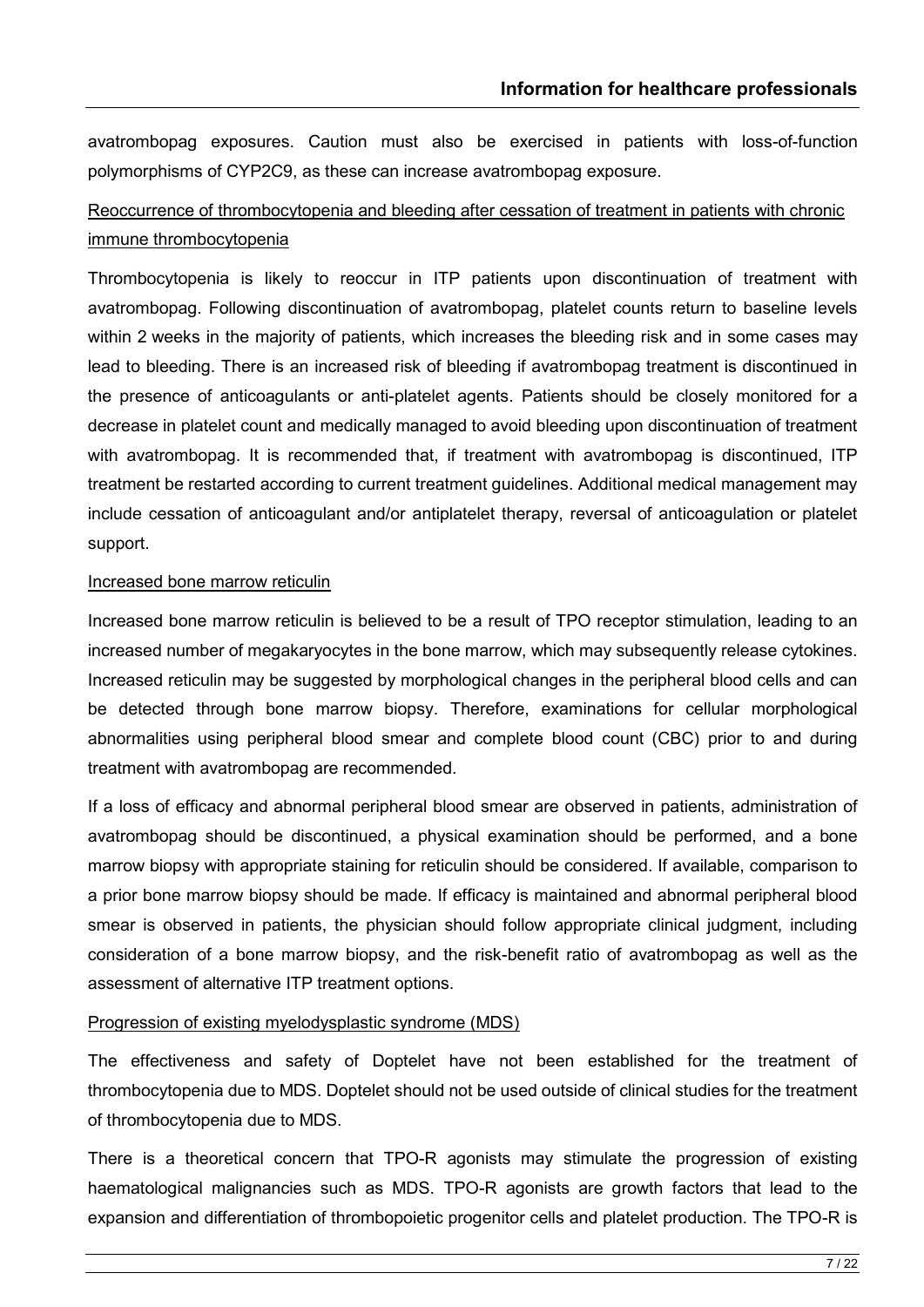predominantly expressed on the surface of cells of the myeloid lineage. For TPO-R agonists there is a concern that they may stimulate the progression of existing haematopoietic malignancies such as MDS.

The diagnosis of ITP in adults and elderly patients should have been confirmed by the exclusion of other clinical entities presenting with thrombocytopenia. In particular, the diagnosis of MDS must be excluded. Consideration should be given to performing a bone marrow aspirate and biopsy over the course of the disease and treatment, particularly in patients over 60 years of age, for those with systemic symptoms or abnormal signs such as increased peripheral blast cells.

#### Severe hepatic impairment

There is only limited information on the use of avatrombopag in patients with severe hepatic impairment (Child-Pugh class C, MELD score > 24). Avatrombopag should only be used in such patients if the expected benefit outweighs the expected risks (see «Dosage/Administration» and «Pharmacokinetics» sections).

Patients with severe hepatic impairment should be supported in line with clinical practice by close monitoring for early signs of worsening or new onset hepatic encephalopathy, ascites, and thrombotic or bleeding tendency, through monitoring of liver function tests, tests used for assessing clotting status and through imaging of portal vasculature as needed.

Patients with Child-Pugh class C liver disease who take avatrombopag prior to an invasive procedure should be evaluated on the day of the procedure for an unexpectedly high increase in platelet count.

#### Use in patients with chronic liver disease undergoing invasive procedures

The objective of treatment with Doptelet is to increase platelet counts. While the benefit-risk profile for procedures that were not specifically included in the clinical studies is likely to be comparable, the efficacy and safety of avatrombopag have not been established in major surgeries like laparotomy, thoracotomy, open-heart surgery, craniotomy or excision of organs.

#### Retreatment for patients with chronic liver disease undergoing invasive procedures

There is only limited information on the use of avatrombopag in patients previously exposed to avatrombopag.

#### Co-administration with interferon preparations

Interferon preparations have been known to reduce platelet counts, therefore, this should be considered when co-administering avatrombopag with interferon preparations.

#### Lactose

Patients with rare hereditary problems of galactose intolerance, total lactase deficiency or glucosegalactose malabsorption should not take this medicinal product.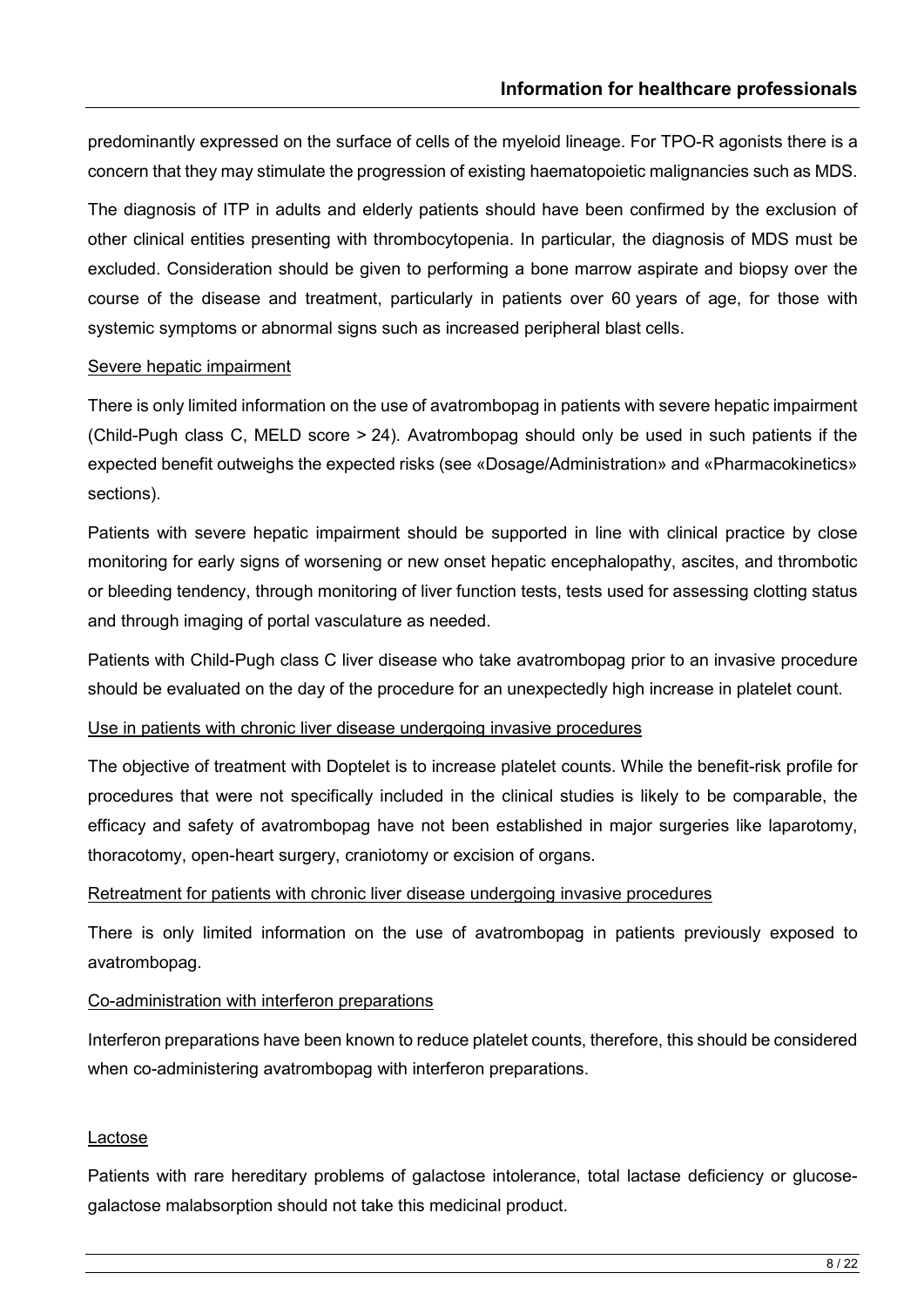## **Interactions**

Avatrombopag does not inhibit CYP1A, CYP2B6, CYP2C8, CYP2C9, CYP2C19, CYP2D6, CYP2E1, or CYP3A, does not induce CYP1A, CYP2B6, CYP2C, or CYP3A, and weakly induces CYP2C8 and CYP2C9 *in vitro*.

Avatrombopag inhibits organic anion transporter (OAT) 1 and 3 and breast cancer resistance protein (BCRP) but not organic anion transporter polypeptide (OATP) 1B1 and 1B3, or organic cation transporter (OCT) 2 *in vitro*.

Avatrombopag is a substrate for P-glycoprotein (P-gp) mediated transport (see Table 3). Avatrombopag is not a substrate for OATP1B1, OATP1B3, OCT2, OAT1, or OAT3.

#### Effects of other medicinal products on the pharmacokinetics of avatrombopag

Table 5 shows the geometric mean ratios (GMR) of the pharmacokinetic parameters with/without coadministration of other medicinal products, with a 90 % confidence interval (CI) respectively. In patients with thrombocytopenia as a result of chronic liver disease, concomitant medication is not contraindicated and no dose adjustments are required.

*Table 5: Interactions with other medications: changes in the pharmacokinetics of avatrombopag in the presence of co-administered medications*

| $Co-$<br>administered<br>medication                                                                 | Geometric mean ratio [90 %<br>CI] of avatrombopag PK<br>with/without co-administered<br>medication (no effect $= 1.00$ ) |                      | <b>Recommendation for co-</b><br>administration in the<br>treatment of ITP patients                            |  |
|-----------------------------------------------------------------------------------------------------|--------------------------------------------------------------------------------------------------------------------------|----------------------|----------------------------------------------------------------------------------------------------------------|--|
|                                                                                                     | AUC0-inf                                                                                                                 | Cmax                 |                                                                                                                |  |
| <b>Strong CYP3A inhibitor</b>                                                                       |                                                                                                                          |                      |                                                                                                                |  |
| Itraconazol (200 mg bid for<br>1 day, 200 mg qd for 15 days)<br>Avatrombopag (20 mg single<br>dose) | 1.37<br>(1.10, 1.72)                                                                                                     | 1.07<br>(0.86, 1.35) | No dose adjustment                                                                                             |  |
| Moderate CYP3A4/5 and CYP2C9 inhibitor                                                              |                                                                                                                          |                      |                                                                                                                |  |
| Fluconazole (400 mg qd for<br>$16 \text{ days}$<br>Avatrombopag (20 mg single<br>dose)              | 2.16<br>(1.71, 2.72)                                                                                                     | 1.17<br>(0.96, 1.42) | Adjustment of the starting dose<br>for the dual inhibitors of CYP2C9<br>and CYP3A4/5 required (see<br>Table 4) |  |
| Moderate CYP2C9 and strong CYP3A4/5 inducer                                                         |                                                                                                                          |                      |                                                                                                                |  |
| Rifampin (600 mg qd for<br>$16 \text{ days}$<br>Avatrombopag (20 mg single<br>dose)                 | 0.57<br>(0.47, 0.62)                                                                                                     | 1.04<br>(0.88, 1.23) | Adjustment of the starting dose<br>for the dual inducers of CYP2C9<br>and CYP3A4/5 required (see<br>Table 4)   |  |
| P-gp inhibitor                                                                                      |                                                                                                                          |                      |                                                                                                                |  |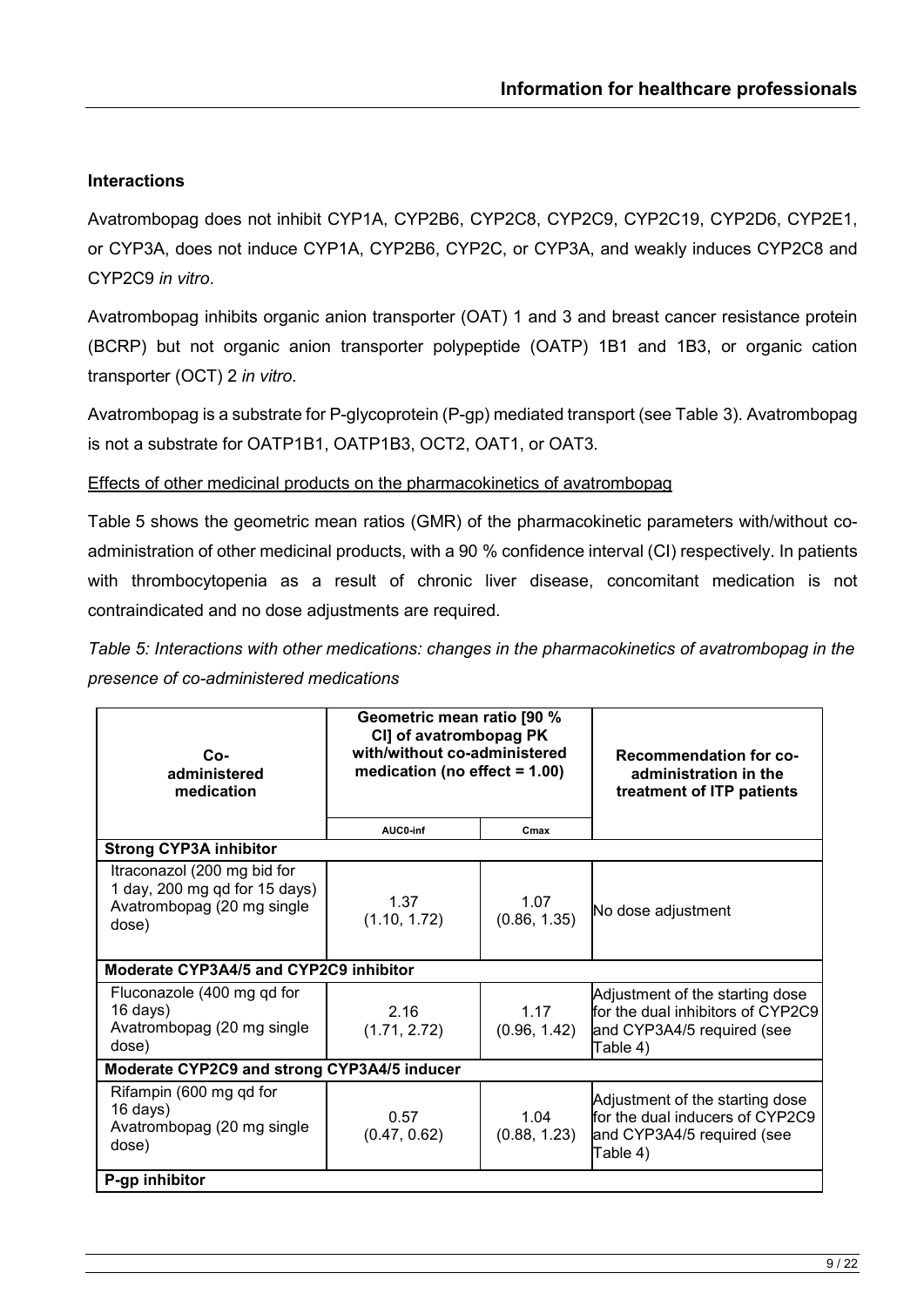| Cyclosporine (400 mg single)<br>dose)<br>Avatrombopag (20 mg single<br>dose)  | 0.83<br>(0.65, 1.04) | 0.66<br>(0.54, 0.82) | No dose adjustment |
|-------------------------------------------------------------------------------|----------------------|----------------------|--------------------|
| P-gp and moderate CYP3A inhibitor                                             |                      |                      |                    |
| Verapamil (240 mg qd for<br>$11$ days)<br>Avatrombopag (20 mg single<br>dose) | 1.61<br>(1.21, 2.15) | 1.26<br>(0.96, 1.66) | No dose adjustment |

### CYP3A4/5 and CYP2C9 inhibitors

Concomitant use of avatrombopag with moderate or strong CYP3A4/5 and CYP2C9 dual inhibitors, such as fluconazole, increases avatrombopag exposure. Concomitant use of avatrombopag with moderate or strong CYP2C9 inhibitors is expected to increase avatrombopag exposure. In the treatment of ITP patients, adjustment of the starting dose is recommended (see Table 4).

### CYP3A4/5 and CYP2C9 inducers

Concomitant use of moderate or strong CYP3A4/5 and CYP2C9 dual inducers, such as rifampicin, enzalutamide, reduces avatrombopag exposure, and may result in a decreased effect on platelet counts (see «Pharmacokinetics» section). Concomitant use of avatrombopag with moderate or strong CYP2C9 inducers is expected to reduce avatrombopag exposure. In the treatment of ITP patients, adjustment of the starting dose is recommended (see Table 4).

#### P-ap inhibitor

Concomitant use of avatrombopag with P-gp inhibitors resulted in alterations in exposure that were not clinically significant. No dose adjustment is recommended (see «Pharmacokinetics» section).

#### Chronic liver disease

The increase in avatrombopag exposure is not expected to have a clinically important effect on platelet counts due to the 5-day treatment duration, and no dose adjustment is recommended. However, these patients should be evaluated on the day of the procedure for an unexpectedly high increase in platelet count (see «Dosage/Administration» and «Pharmacokinetics» sections).

#### Chronic immune thrombocytopenia

Reduce the starting dosage of avatrombopag when used concomitantly with a moderate or strong dual inhibitor of CYP2C9 and CYP3A4/5 (see Table 4 and «Dosage/Administration» section). Reduction of the starting dose should also be considered for patients receiving a moderate or strong CYP2C9 inhibitor. In patients starting moderate or strong dual inhibitors of CYP2C9 and CYP3A4/5 or moderate or strong inhibitors of CYP2C9 while receiving avatrombopag, monitor platelet counts and adjust the avatrombopag dose as necessary (see Table 2, Table 3 and «Dosage/Administration» section).

# Combinations of medicinal products for the treatment of ITP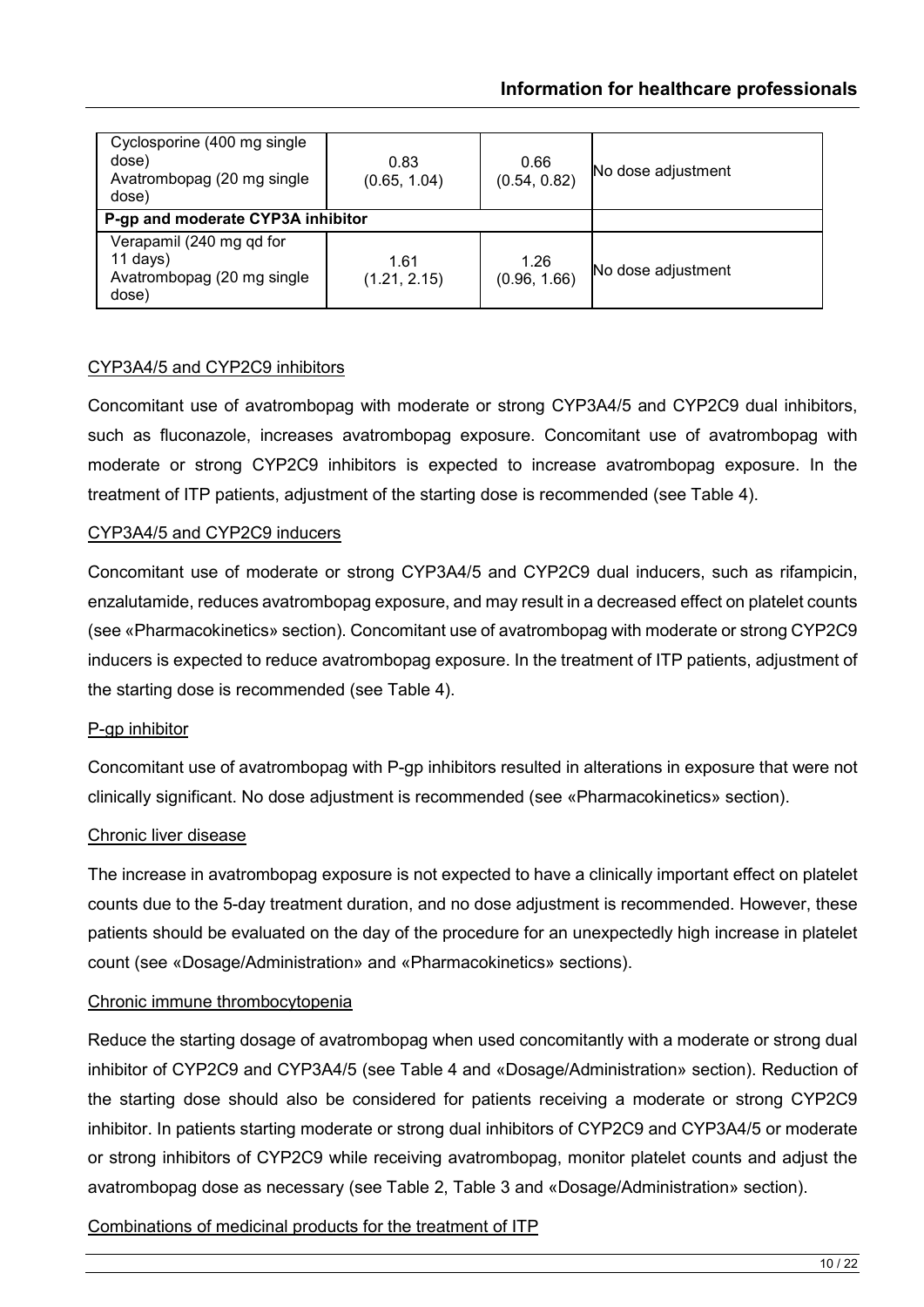Medicinal products used in the treatment of ITP in combination with avatrombopag in clinical trials included corticosteroids, danazol, dapsone, and intravenous immunoglobulin (IVIg). Platelet counts should be monitored when combining avatrombopag with other medicinal products for the treatment of ITP in order to avoid platelet counts outside of the recommended range.

### **Pregnancy, lactation**

### *Pregnancy*

Insufficient data available on use in pregnant women. Animal studies have shown reproductive toxicity (see "Preclinical data"). The potential risk for humans is not known. Doptelet is not recommended during pregnancy and in women of childbearing potential not using contraception.

### *Lactation*

There are no clinical data on the presence of avatrombopag in human milk, the effects on the breastfed child or the effects on milk production. It is unknown whether avatrombopag or its metabolites are excreted in human milk. Avatrombopag was present in the milk of lactating rats, see «Preclinical data» section. A risk to the breast-feeding child cannot be excluded. A decision must be made whether to discontinue breast-feeding or to discontinue/suspend Doptelet therapy taking into account the benefit of breast-feeding for the child and the benefit of therapy for the woman.

#### *Fertility*

The effect of avatrombopag on human fertility has not been established, and risks cannot be ruled out. In animal studies, avatrombopag had no effect on male and female fertility (see "Preclinical data").

#### **Effects on ability to drive and use machines**

Doptelet has no or negligible influence on the ability to drive and use machines.

#### **Undesirable effects**

# *Summary of the safety profile*

#### Chronic liver disease

The safety of avatrombopag was evaluated in two randomised, double-blind, placebo-controlled trials, Study 1 and Study 2, in which 430 patients with chronic liver disease and thrombocytopenia received either avatrombopag ( $n = 274$ ) or placebo ( $n = 156$ ) and had a post-dose safety assessment performed.

# Chronic immune thrombocytopenia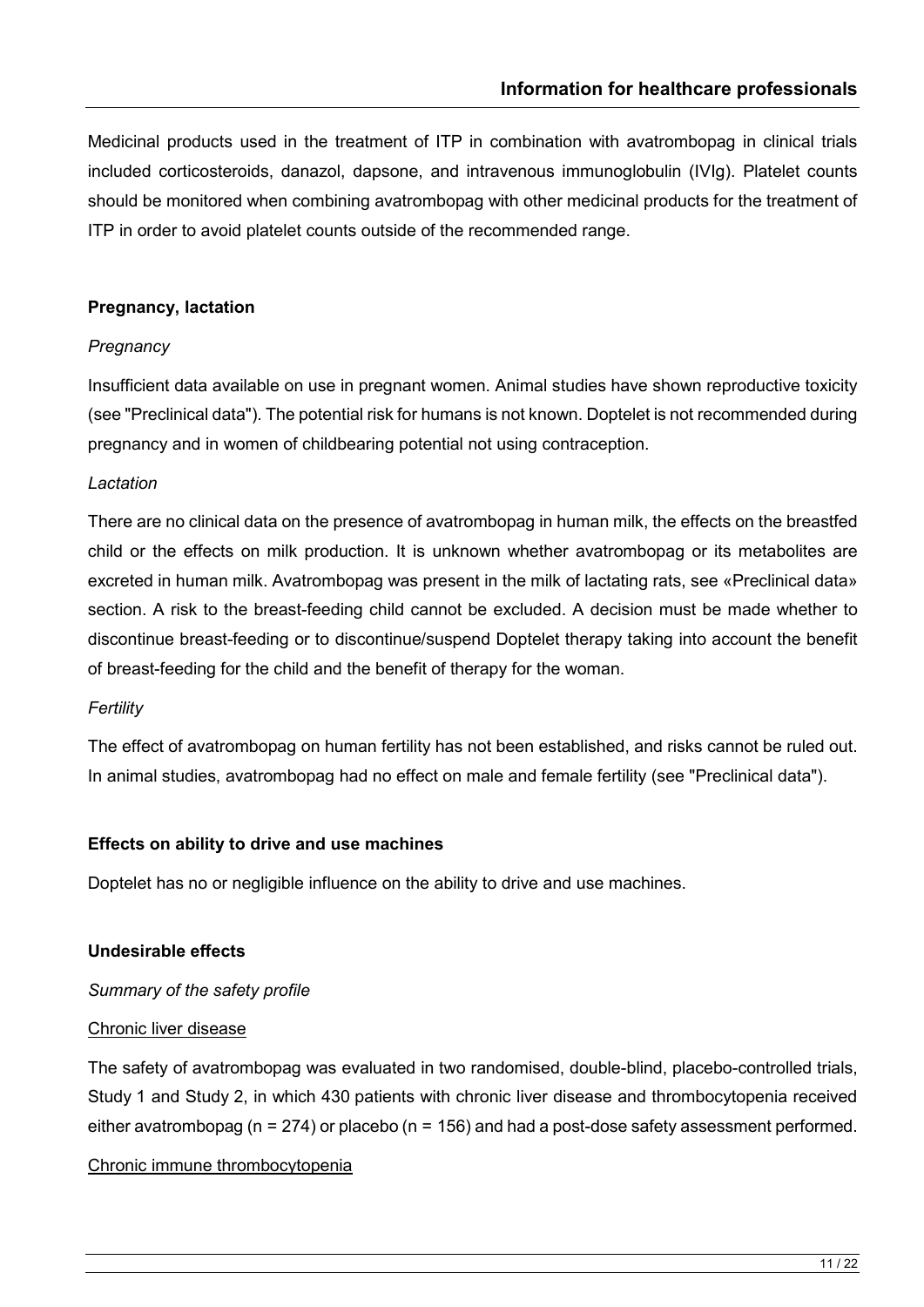The safety of avatrombopag was evaluated in three controlled trials and one uncontrolled trial with 161 patients with chronic immune thrombocytopenia. The pooled safety data from these four trials include 128 patients who were exposed to avatrombopag for a median duration of 29 weeks.

#### Tabulated list of adverse reactions

The adverse reactions are classified by Preferred Term and System Organ Class, and by frequency. Frequencies are defined as: very common ( $\geq 1/10$ ); common ( $\geq 1/100$  to < 1/10); uncommon ( $\geq 1/1,000$ to < 1/100); rare (≥ 1/10,000 to < 1/1,000); very rare (< 1/10,000), not known (cannot be estimated from the available data).

#### *Chronic liver disease study population*

| <b>System Organ Class</b><br>(MedDRA terminology*)      | Common            | <b>Uncommon</b>        |
|---------------------------------------------------------|-------------------|------------------------|
| Blood and lymphatic system disorders                    |                   | Anaemia                |
| Immune system disorders                                 |                   | Hypersensitivity       |
| Vascular disorders                                      |                   | Portal vein thrombosis |
| Musculoskeletal and connective tissue<br>disorders      |                   | Bone pain, myalgia     |
| General disorders and administration<br>site conditions | Fatigue $(> 3 %)$ | Pyrexia                |

\* Medical Dictionary for Regulatory Activities (MedDRA) version 19.1.

### *Chronic immune thrombocytopenia study population*

| <b>System Organ Class</b><br>(MedDRA terminology*)                             | <b>Frequency</b> | <b>Adverse reaction</b>                                                                                                                                                                                         |
|--------------------------------------------------------------------------------|------------------|-----------------------------------------------------------------------------------------------------------------------------------------------------------------------------------------------------------------|
| Infections and infestations                                                    | uncommon         | Furuncle, septic thrombophlebitis,<br>upper respiratory tract infection                                                                                                                                         |
| Benign, malignant and unspecified<br>neoplasms (including cysts and<br>polyps) | uncommon         | Myelofibrosis                                                                                                                                                                                                   |
| Blood and lymphatic system disorders                                           | common           | Thrombocytopenia, anaemia,<br>splenomegaly                                                                                                                                                                      |
|                                                                                | uncommon         | Leukocytosis                                                                                                                                                                                                    |
| Immune system disorders                                                        | Not known        | Hypersensitivity                                                                                                                                                                                                |
| Metabolism and nutrition disorders                                             | common           | Hyperlipidaemia, decreased<br>appetite                                                                                                                                                                          |
|                                                                                | uncommon         | Dehydration, hypertriglyceridaemia,<br>increased appetite, iron deficiency                                                                                                                                      |
| Psychiatric disorders                                                          | uncommon         | Mood swings                                                                                                                                                                                                     |
| Nervous system disorders                                                       | very common      | Headache $(> 10 %$                                                                                                                                                                                              |
|                                                                                | common           | Dizziness, headache, migraine,<br>paraesthesia                                                                                                                                                                  |
|                                                                                | uncommon         | Cerebrovascular accident, Cognitive<br>disorder, dysgeusia, hypoesthesia,<br>sensory disturbance, reversible<br>ischaemia                                                                                       |
| Eye disorders                                                                  | uncommon         | Abnormal sensation in eye, eye<br>irritation, pruritus and swelling of the<br>eyes, increased lacrimation, ocular<br>discomfort, photophobia, retinal<br>artery occlusion, blurred vision,<br>vision impairment |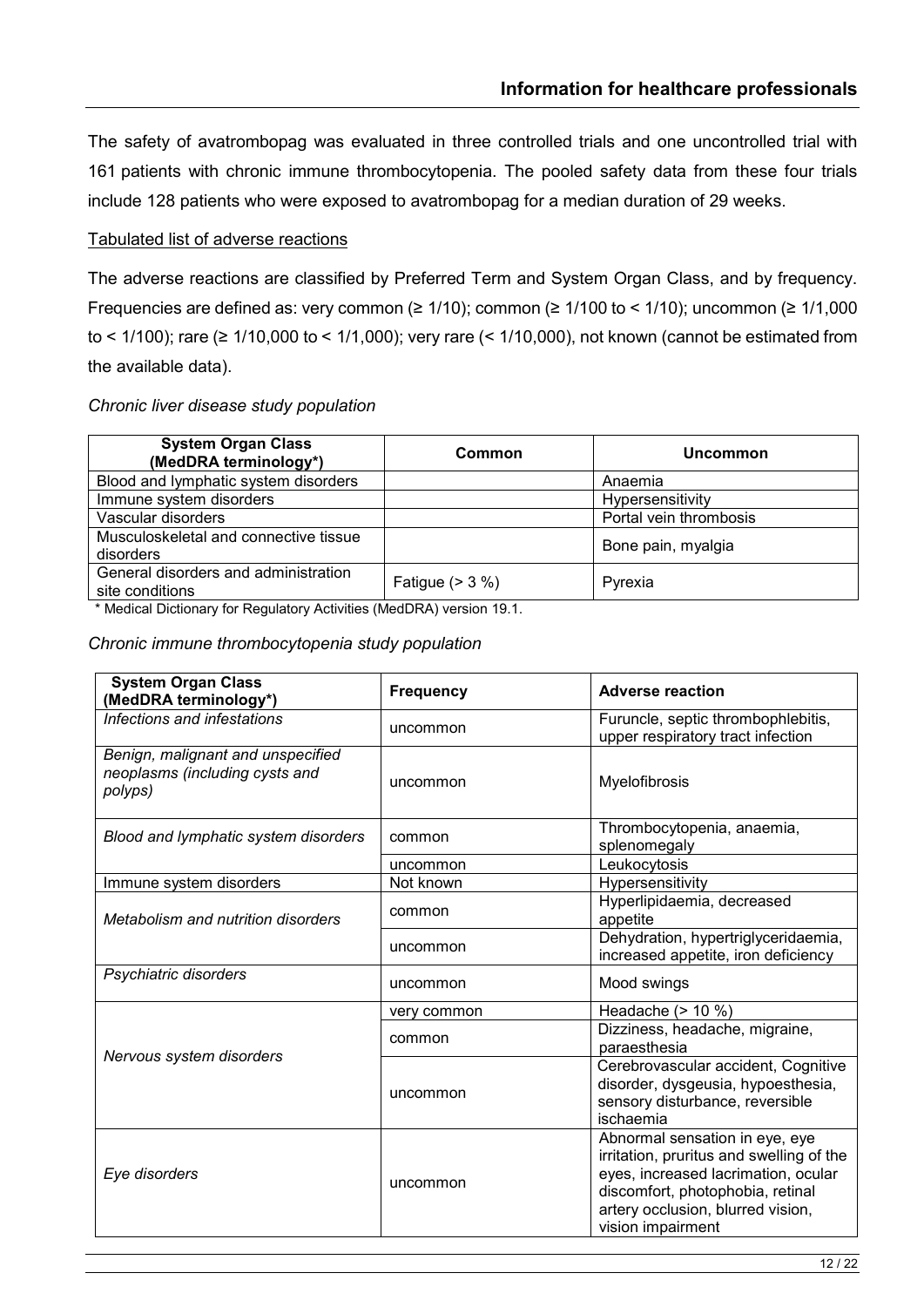| Ear and labyrinth disorders                             | uncommon    | Ear pain, hyperacusis (increased<br>sensitivity to sound)                                                                                                                                                                                                    |
|---------------------------------------------------------|-------------|--------------------------------------------------------------------------------------------------------------------------------------------------------------------------------------------------------------------------------------------------------------|
| Cardiac disorders                                       | uncommon    | Myocardial infarction                                                                                                                                                                                                                                        |
|                                                         | common      | Hypertension                                                                                                                                                                                                                                                 |
| Vascular disorders                                      | uncommon    | Deep vein thrombosis, jugular vein<br>thrombosis, vasoconstriction                                                                                                                                                                                           |
| Respiratory, thoracic and mediastinal<br>disorders      | common      | Epistaxis (nose bleeds), dyspnoea                                                                                                                                                                                                                            |
|                                                         | uncommon    | Haemoptysis, nasal congestion,<br>pulmonary embolism                                                                                                                                                                                                         |
| Gastrointestinal disorders                              | common      | Nausea, diarrhoea, vomiting, upper<br>abdominal pain, flatulence                                                                                                                                                                                             |
|                                                         | uncommon    | Abdominal discomfort, bloating,<br>lower abdominal pain, anorectal<br>varices, constipation, eructation,<br>gastroesophageal reflux disease,<br>glossodynia, haemorrhoids, oral<br>paraesthesia, swollen tongue,<br>tongue disorder                          |
| Hepatobiliary disorders                                 | uncommon    | Portal vein thrombosis                                                                                                                                                                                                                                       |
|                                                         | common      | Rash, acne, petechiae, pruritus                                                                                                                                                                                                                              |
| Skin and subcutaneous tissue<br>disorders               | uncommon    | Alopecia, dry skin, ecchymosis,<br>hyperhidrosis, pigmentation<br>disorder, pruritic rash, skin<br>haemorrhage, skin irritation                                                                                                                              |
| Musculoskeletal and connective tissue<br>disorders      | common      | Arthralgia, back pain, pain in the<br>extremities, myalgia,<br>musculoskeletal pain                                                                                                                                                                          |
|                                                         | uncommon    | Arthropathy, limb discomfort, muscle<br>spasms, muscle weakness, chest<br>pain                                                                                                                                                                               |
| Renal and urinary disorders                             | uncommon    | Haematuria                                                                                                                                                                                                                                                   |
| Reproductive system and breast<br>disorders             | uncommon    | Menorrhagia, nipple pain                                                                                                                                                                                                                                     |
| General disorders and administration<br>site conditions | very common | Fatigue                                                                                                                                                                                                                                                      |
|                                                         | common      | Asthenia                                                                                                                                                                                                                                                     |
|                                                         | uncommon    | Chest discomfort, hunger, pain,<br>peripheral swelling                                                                                                                                                                                                       |
| Investigations                                          | common      | Increased blood glucose, increased<br>platelet count, decreased blood<br>glucose, increased blood<br>triglycerides, increased blood<br>lactate dehydrogenase, decreased<br>platelet count, increased alanine<br>aminotransferase, increased blood<br>gastrin |
|                                                         | uncommon    | Increased aspartate<br>aminotransferase, increased blood<br>pressure, irregular heart rate,<br>increased hepatic enzymes                                                                                                                                     |

\* Medical Dictionary for Regulatory Activities (MedDRA) version 19.1.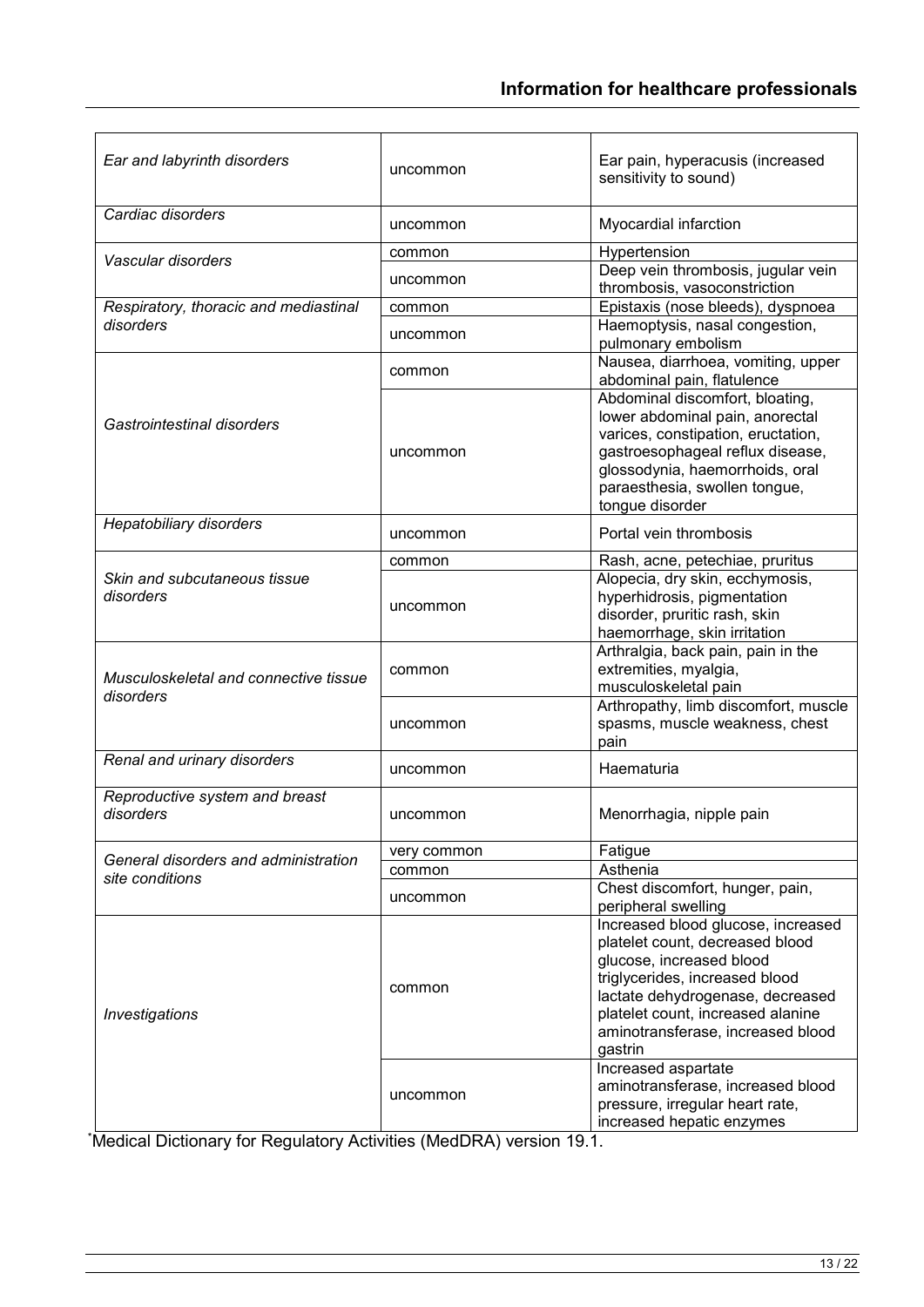# *Description of selected undesirable effects*

### *Thromboembolic Events*

In the two clinical trials with patients with chronic liver disease and thrombocytopenia, there was one treatment-emergent event of portal vein thrombosis in one patient (n = 1/274) which was reported 14 days after treatment with Doptelet ended. This adverse reaction was assessed as non-serious.

In the four pooled clinical trials in patients with chronic immune thrombocytopenia, thromboembolic events were observed in 7 % (9/128) of patients. The only thromboembolic event which occurred in more than 1 patient was cerebrovascular accident in 1.6 % (2/128).

# *Thrombocytopenia and bleeding following discontinuation of treatment in patients with chronic immune thrombocytopenia*

In the 4 pooled clinical trials in patients with chronic immune thrombocytopenia, transient decreases in platelet counts to levels lower than baseline were observed following discontinuation of treatment in 8.6 % (11/128) of patients treated with avatrombopag.

#### *Hypersensitivity reactions*

Hypersensitivity reactions including pruritus, rash, swelling face, and swollen tongue.

Reporting suspected adverse reactions after authorisation of the medicinal product is very important. It allows continued monitoring of the benefit-risk ratio of the medicinal product. Healthcare professionals are asked to report any suspected new or serious adverse reactions online via the ElViS portal (Electronic Vigilance System). You can obtain information about this at www.swissmedic.ch.

#### **Overdose**

There is no specific antidote for overdose with avatrombopag. Should overdose occur or be suspected, Doptelet dosing should be stopped and platelet count should be carefully monitored since avatrombopag increases platelet count in a dose-dependent fashion.

#### **Properties/Effects**

*ATC code*

B02BX08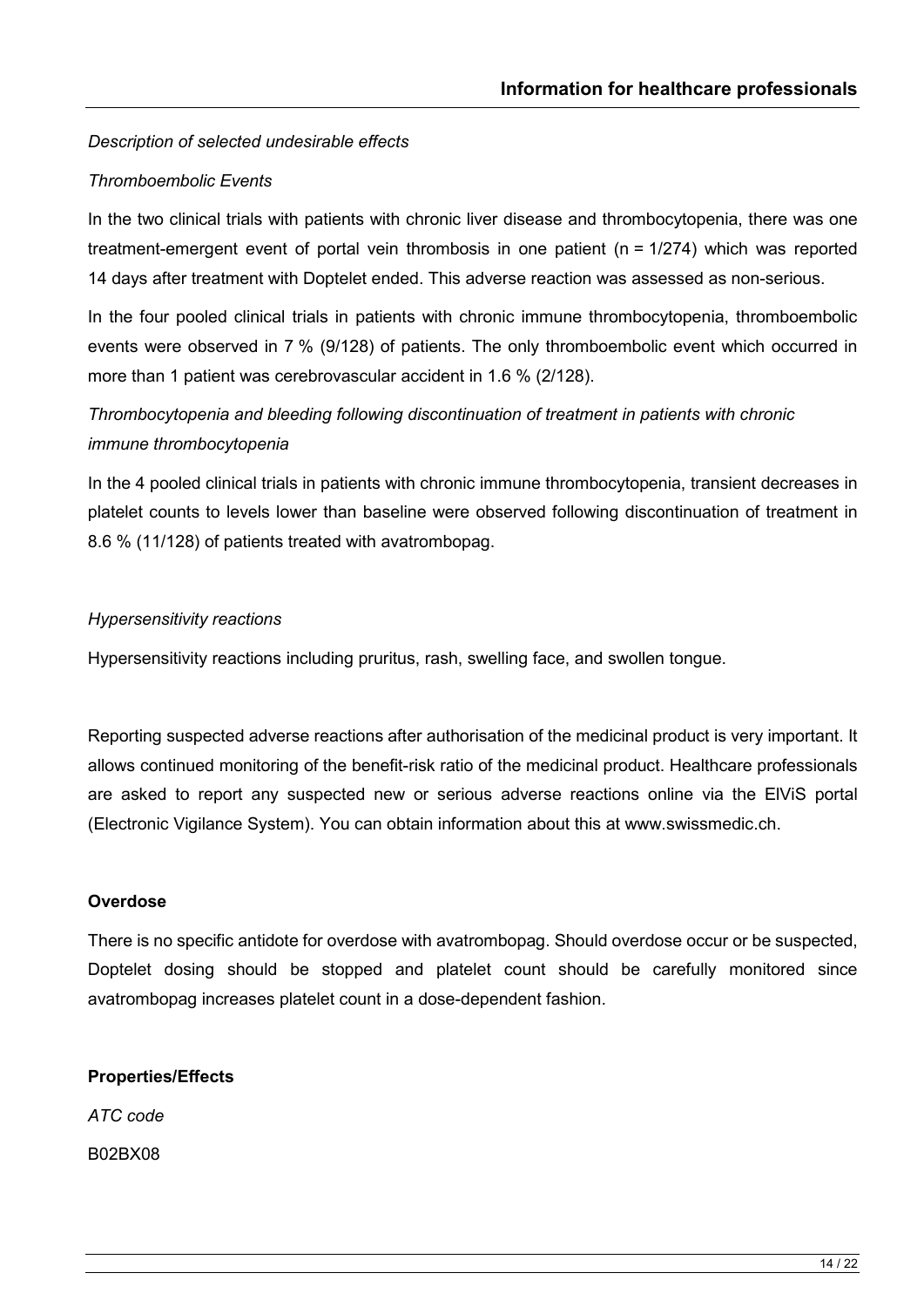## *Mechanism of action*

Avatrombopag is an orally active, small molecule thrombopoietin (TPO) receptor agonist that stimulates proliferation and differentiation of megakaryocytes from bone marrow progenitor cells resulting in increased production of platelets. Avatrombopag does not compete with TPO for binding to the TPO receptor and has an additive effect with TPO on platelet production. An increase in platelet count was observed within 3 to 5 days after the start of treatment. The peak effect was observed after 10 to 13 days. After the treatment, platelet counts gradually decreased and returned to near baseline values.

#### *Pharmacodynamics*

#### *Clinical efficacy*

#### *Studies on chronic liver disease*

The efficacy and safety of avatrombopag for the treatment of adult patients with chronic liver disease and a platelet count  $<$  50 x 10<sup>9</sup>/L who were scheduled to undergo a procedure, were studied in two identically-designed multicentre, randomised, double-blind, placebo-controlled Phase 3 studies (Study 1 and Study 2). In each study, patients were assigned to the low baseline platelet count cohort (< 40 x 10<sup>9</sup>/L) or the high baseline platelet count cohort ( $\geq$  40 to < 50 x 10<sup>9</sup>/L) based on their platelet count at baseline. Patients were then randomised 2:1 to either avatrombopag or placebo.

Patients in the low baseline platelet count cohort received 60 mg avatrombopag or matching placebo once daily for 5 days, and patients in the high baseline platelet count cohort received 40 mg avatrombopag or matching placebo once daily for 5 days. Eligible patients were scheduled to undergo their procedure (low bleeding risk procedures, such as endoscopy and colonoscopy (60.8 %); moderate bleeding risk, such as liver biopsy and chemoembolization for HCC (17.2 %); or high bleeding risk, such as dental procedures and radiofrequency ablation (22.1 %)) 5 to 8 days after their last dose of treatment. Patient populations were similar between the low and high baseline platelet count cohorts, and consisted of 66 % male and 35 % female; median age 58 years and 61 % White, 34 % Asian and 3 % Black.

A total of 24.8 % of patients were ≥ 65 years of age, 4.6 % ≥ 75 years of age, and only 1 (0.2 %) ≥ 85 years of age. Patients' MELD scores ranged from < 10 (37.5 %), 10 to 14 (46.3 %) and from > 14 to  $\leq$  24 (16.2 %), and included patients with CTP Class A (56.4 %), Class B (38.1 %), and Class C (5.6 %).

In Study-1, a total of 231 patients were randomised; 149 patients to the avatrombopag group and 82 patients to the placebo group. In the low baseline platelet count cohort, the mean baseline platelet count for the avatrombopag-treated group was 31.1 x 10<sup>9</sup>/L and for placebo-treated patients was 30.7 x 10 $^9$ /L. In the low baseline platelet count cohort, the mean baseline platelet count for the avatrombopag-treated group was 44.3 x 10<sup>9</sup>/L and for placebo-treated patients was 44.9 x 10<sup>9</sup>/L.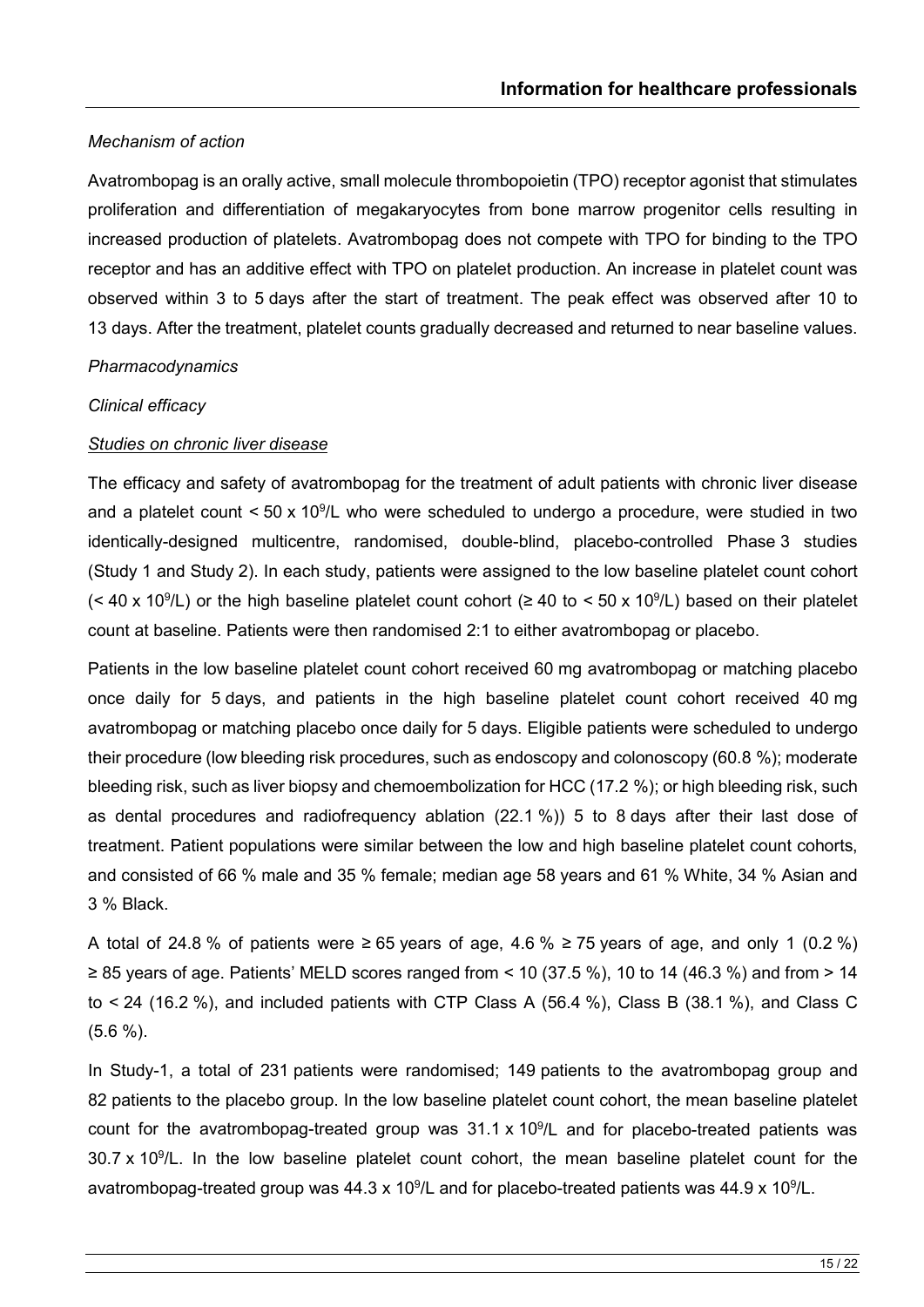In Study-2, a total of 204 patients were randomised; 128 patients to the avatrombopag group and 76 patients to the placebo group. In the low baseline platelet count cohort, the mean baseline platelet count for the avatrombopag-treated group was  $32.7 \times 10^9$ /L and for placebo-treated patients was  $32.5 \times 10^9$ /L. In the high baseline platelet count cohort, the mean baseline platelet count for the avatrombopag-treated patients was 44.3 x 10<sup>9</sup>/L and for placebo-treated patients was 44.5 x 10<sup>9</sup>/L.

Responders were defined as patients who did not require a platelet transfusion or any rescue procedure for bleeding after randomisation and up to 7 days following a scheduled procedure.

In the cohort with the low baseline platelet count ( $\leq 49 \times 10^9$ /L) the proportion of patients not requiring platelet transfusion or rescue procedures for bleeding was higher at 65.6 % (59/90) in the group treated with 60 mg avatrombopag than in the group receiving placebo with only 22.9 % (11/48). The treatment difference (60 mg avatrombopag minus placebo) was 42.6 % (95 % CI [27.2, 58.1]) and was statistically significant; P < 0.0001 as per Cochran-Mantel-Haenszel test (adjusted for bleeding risk).

Similarly, in the cohort with the higher baseline platelet count ( $\geq 40$  to < 50 x 10<sup>9</sup>/L) the proportion of patients not requiring platelet transfusion or rescue procedures for bleeding was higher at 88.1 % (52/59) in the group treated with 40 mg avatrombopag than in the group receiving placebo with only 38.2 % (13/34). The treatment difference (40 mg avatrombopag minus placebo) was 49.9 % (95 % CI [31.6, 68.2]) and was statistically significant; P < 0.0001 as per Cochran-Mantel-Haenszel test (adjusted for bleeding risk).

The first secondary efficacy endpoint was the proportion of patients whose platelet count achieved the target of 50  $\times$  10<sup>9</sup>/l or more on the day of the procedure (Day 10 to Tag 13). In the cohort with the low baseline platelet count (< 40 x 10<sup>9</sup>/L), the proportion of patients whose platelet count was 50 x 10<sup>9</sup>/L or more on the day of the procedure, was higher at 68.9 % (62/90) in the group treated with 60 mg avatrombopag than in the group receiving placebo with only 4.2 % (2/48) responders. The treatment difference (60 mg avatrombopag minus placebo) was 64.7 % (95 % CI [53.6, 75.8]) and was statistically significant with P < 0.0001 as per Cochran-Mantel-Haenszel test (adjusted for the bleeding risk).

Similarly, in the cohort with the higher baseline platelet count ( $\geq 40$  to < 50 x 10<sup>9</sup>/L), the proportion of responders in the group treated with 40 mg avatrombopag was higher at 88.1 % (52/59) than in the group receiving placebo with only 20.6 % (7/34) responders. The treatment difference (40 mg avatrombopag minus placebo) was 67.5 % (95 % CI [51.6, 83.4]) and was statistically significant with P < 0.0001 as per Cochran-Mantel-Haenszel test (adjusted for the bleeding risk).

The secondary efficacy endpoint was the change in platelet count from baseline on the day of the procedure (Day 10 to Day 13). In the cohort with the lower baseline platelet count (< 40 x 10<sup>9</sup>/L), the mean (SD) change in baseline platelet count until the count on the day of the procedure, was greater at 32.0 x 10 $^9$ /L (25,53) in the group treated with 60 mg avatrombopag than in the group receiving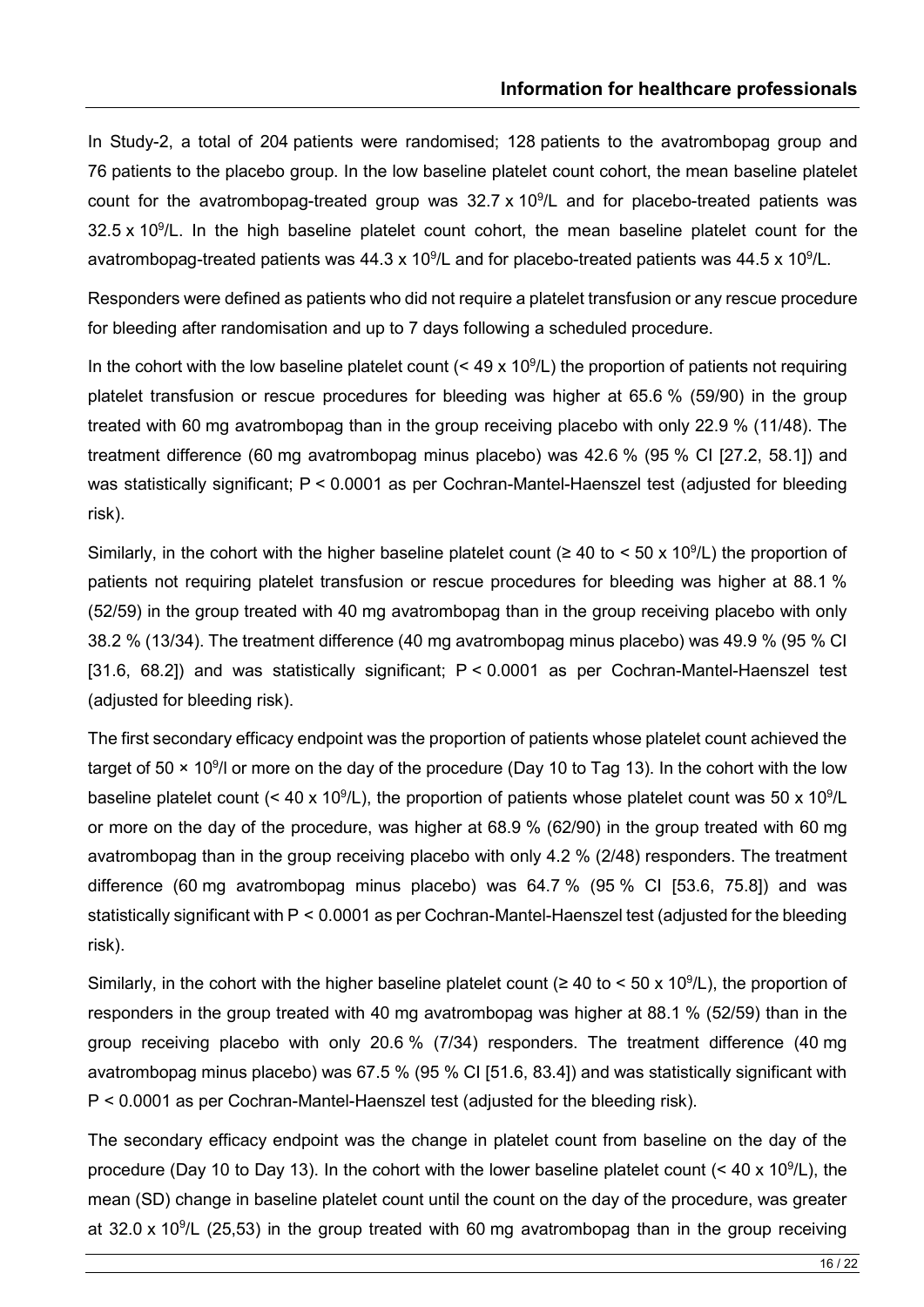placebo with only 0.8 x 10<sup>9</sup>/L (6.36). The treatment difference (60 mg avatrombopag minus placebo) was 27.5  $\times$  10<sup>9</sup>/L (95 % CI [22.5, 32.5]) and was statistically significant with P < 0.0001 as per Wilcoxon rank sum test.

In the cohort with the higher baseline platelet count ( $\geq 40$  to < 50 x 10<sup>9</sup>/L), the mean change from baseline in the avatrombopag-treated group was  $37.1 \times 10^9$ /L (27.41) and 1.0 x 10<sup>9</sup>/L (9.30) in the group receiving placebo. The treatment difference (40 mg avatrombopag minus placebo) was 33.0  $\times$  10<sup>9</sup>/L (95 % CI [25.5, 41.5]) and was statistically significant with P < 0.0001 as per Wilcoxon rank sum test.

A measured increase in platelet counts was observed in both avatrombopag treatment groups over time beginning on Day 4 post-dose, which peaked on Day 10-13 and then returned to near baseline values by Day 35. Mean platelet count remained greater than or equal to 50 x 10<sup>9</sup>/L on Day 17 (Visit 5).

The efficacy of avatrombopag was similar across various subgroups for the pooled Phase 3 study population (Study-1 and Study-2). The proportion of subjects not requiring a platelet transfusion or any rescue procedure for bleeding was generally similar across the various subgroups.

#### *Chronic immune thrombocytopenia studies*

The efficacy of Doptelet in adult patients with chronic immune thrombocytopenia was evaluated in a Phase 3, multicentre, randomised, double-blind, placebo-controlled trial (Study 302). Patients had previously received one or more prior chronic immune thrombocytopenia therapies (incl. corticosteroids, Danazol, Dapson and intravenous immunoglobulin) and had an average of screening and baseline platelet counts < 30 x 10<sup>9</sup>/L. Patients were centrally stratified by splenectomy status, baseline platelet count ( $\leq$  15 or > 15 x 10<sup>9</sup>/L), and use of concomitant chronic immune thrombocytopenia medication, and then randomised (2:1) to receive either avatrombopag or placebo for 6 months. Patients received a starting dose of 20 mg once daily, with doses subsequently titrated based on platelet response.

49 patients were randomised (32 to avatrombopag and 17 to placebo). The mean [SD] baseline platelet counts in the two treatment groups were similar (14.1 [8.6] x 10<sup>9</sup>/L and 12.7 [7.8 x 10<sup>9</sup>/L respectively). The median age was 44 years, 63 % were female, and 94 % were Caucasian, 4 % Asian and 2 % Black. A total of 8.2 % of patients were ≥ 65 years of age and no patients were ≥ 75 years of age. The median duration of exposure was 26 weeks for avatrombopag-treated patients and 6 weeks for placebo-treated patients. The primary efficacy outcome in this trial was the cumulative number of weeks in which the platelet count was  $\geq 50 \times 10^9$ /L during the 6-month treatment period in the absence of rescue therapy. Avatrombopag-treated patients had a longer duration of platelet counts  $\geq 50 \times 10^9$ /L in the absence of rescue therapy than those who received placebo (median 12.4 [0.25] vs 0 [0.2] weeks, p < 0.0001). In addition, a greater proportion of patients in the avatrombopag group showed a platelet count of ≥ 50 × 10<sup>9</sup>/L (21/32; 66 % versus 0/17; 0.0 %; p < 0.0001) compared to the placebo group on Day 8.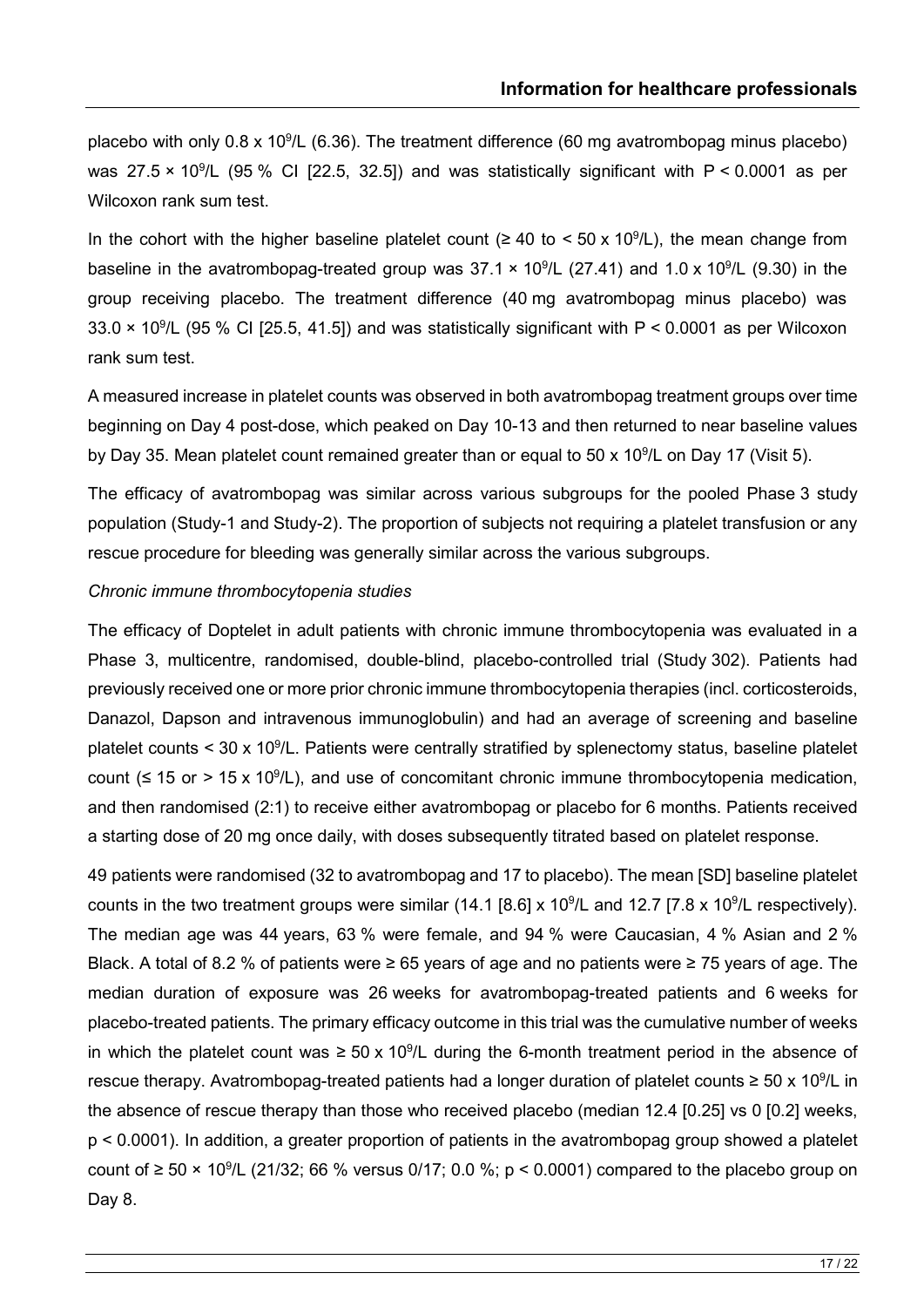Even though only few subjects received concomitant ITP medications at the start of the study, the proportion of patients in the avatrombopag treatment group compared to placebo was lower with placebo (5/15; 33 % versus 0/7; 0.0 %), respectively 95 % CI (12, 62); p = 0.1348).

#### **Pharmacokinetics**

#### *Absorption*

The plasma concentration-time profiles following the oral administration of avatrombopag were characterised by a short lag time (0.5 to 0.75 hours) with peak exposure at 6 to 8 hours post dose. In a multiple-dose pharmacokinetic study in healthy volunteers, steady state was reached by day 5 of dosing. Open label, randomised, cross-over replicate design clinical trials were conducted in healthy subjects to assess the effects of high-fat and low-fat food on the bioavailability and pharmacokinetic variability of avatrombopag. Administration with either type of food did not have any clinically important effects on rate  $(C_{max})$  or extent (AUC) of avatrombopag exposure. However, there was a significant reduction (by approximately 50 %) in the between- and within-subject variability of avatrombopag AUC and C<sub>max</sub> when administered with food (see «Dosage/Administration» and «Interactions» sections).

# *Food interaction*

Coadministration of avatrombopag with either a high-fat or low-fat meal did not result in clinically important changes in rate or extent of absorption of avatrombopag. However, administration of avatrombopag with both a high and low-fat meal reduced intersubject and intrasubject pharmacokinetic variability of avatrombopag by approximately 50 %. Therefore, it is recommended to take avatrombopag with food (see «Dosage/Administration» section).

# *Distribution*

*In vitro* studies suggest that avatrombopag is highly bound to human plasma proteins (> 96 %). The apparent volume of distribution of avatrombopag in patients with thrombocytopenia and chronic liver disease based on population pharmacokinetic analysis is approximately 180 L and the apparent volume of distribution in patients with chronic immune thrombocytopenia is approximately 235 L, suggesting that avatrombopag is extensively distributed.

#### *Metabolism*

The oxidative metabolism of avatrombopag is mainly mediated by CYP2C9 and CYP3A4. Avatrombopag is a substrate for p-glycoprotein (P-gp) mediated transport, although no clinically important differences in platelet count elevations are expected when avatrombopag is co-administered with a strong P-gp inhibitor.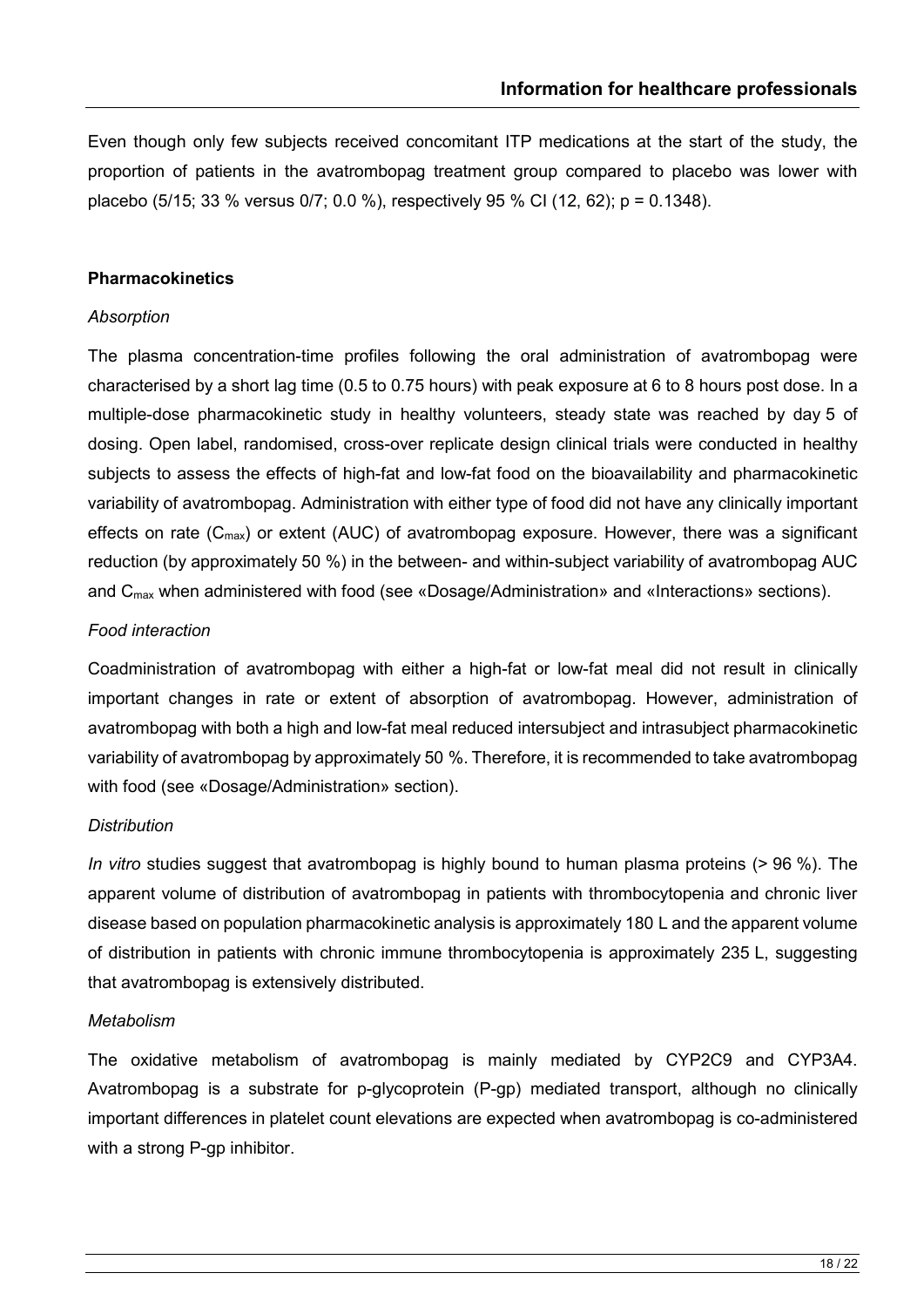# *Elimination*

The predominant route of avatrombopag excretion is via faeces. Following administration of a single 20 mg 14C-avatrombopag dose to healthy male volunteers, 88 % of the dose was recovered in faeces and 6 % in urine. Of the 88% of drug-related material in the faeces, 77% was identified as parent (34%) and the 4-hydroxy metabolite (44%). No metabolites of avatrombopag were detected in plasma.

The mean plasma elimination half-life (% CV) of avatrombopag is approximately 19 hours (19 %). The mean (% CV) of the clearance of avatrombopag is estimated to be 6.9 L/hr (29 %).

#### *Linearity/non-linearity*

Avatrombopag demonstrated dose-proportional pharmacokinetics after single doses from 10 mg (0.5 times the lowest approved dosage) to 80 mg (1.3 times the highest recommended dosage).

#### *Kinetics in specific patient groups*

Age (18-86 years), body weight (39-175 kg), gender, and ethnicity [White, African American and East Asian (i.e., Japanese, Chinese, and Koreans)] had no clinically significant effects on the pharmacokinetics of avatrombopag.

#### *Hepatic impairment*

A population pharmacokinetic analysis evaluated avatrombopag plasma exposures in patients with mild to moderate hepatic impairment based on Model for End-Stage Liver Disease (MELD) scores and Child-Turcotte-Pugh scores. No clinically important difference in avatrombopag exposures were observed between patients with Child-Turcotte-Pugh Scores (Range = 5 to 12) or MELD scores (Range = 4 to 23) and healthy subjects. Avatrombopag plasma exposure was comparable in patients with chronic liver disease secondary to viral hepatitis ( $n = 242$ ), non-alcoholic steatohepatitis ( $n = 45$ ) and alcoholic liver disease (n = 49) in the pivotal Phase 3 studies, and also comparable to that in healthy subjects (n = 391). Due to the limited information available, avatrombopag should only be used in Child-Pugh class C patients when the expected benefit outweighs the expected risks.

#### *Renal impairment*

Human studies demonstrated that the renal route is not a major pathway for either unchanged avatrombopag or its metabolite's elimination. Based on the known metabolic profile of avatrombopag and the fact that only 6 % of the dose is excreted in urine, the likelihood of effects of renal impairment on pharmacokinetics of avatrombopag is considered to be very low (see «Dosage/Administration» and «Undesirable effects» sections).

The population pharmacokinetic analysis of avatrombopag in healthy subjects and subjects with thrombocytopenia due to chronic liver disease indicated similar exposures between healthy subjects and subjects with mild and moderate renal impairment (CrCL ≥ 30 mL/min, Cockcroft-Gault).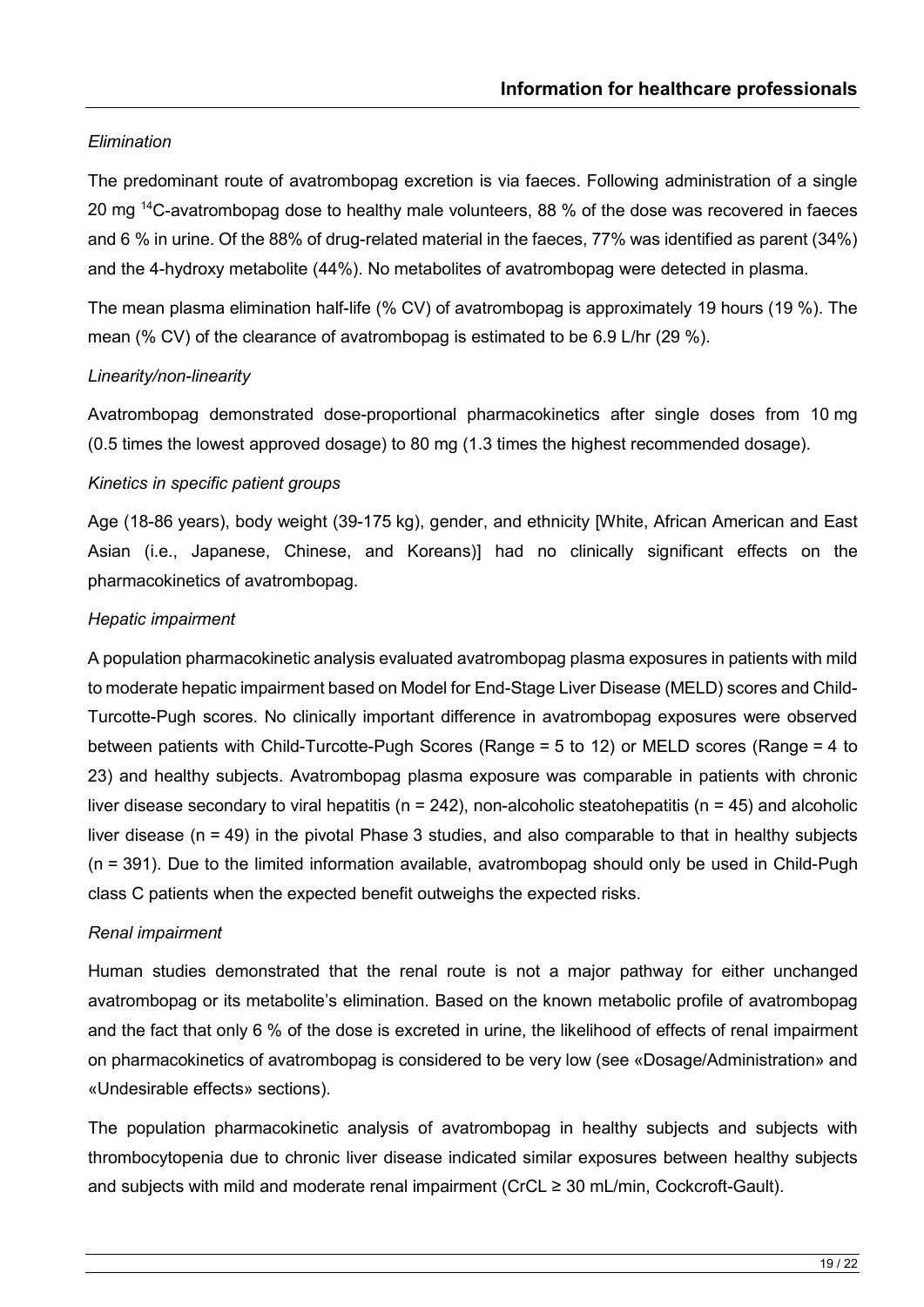Pharmacokinetics and pharmacodynamics of avatrombopag have not been investigated in patients with severe renal impairment (CrCL < 30 mL/min, Cockcroft-Gault) including patients requiring haemodialysis.

# *Elderly patients*

Population pharmacokinetic analysis of avatrombopag plasma concentrations from clinical studies with healthy subjects and patients with thrombocytopenia due to chronic liver disease or healthy subjects and patients with ITP, that included 11 % (84/787) and 4 % (24/577) of the study population  $\geq 65$  years of age, respectively, suggested that avatrombopag exposures are not affected by age (see «Dosage/Administration» section).

# *Paediatric patients*

Pharmacokinetic effects of avatrombopag on children and adolescents aged less than 18 years are not known.

### *Racial or ethnic groups*

Population pharmacokinetic analysis of avatrombopag plasma concentrations from the clinical studies with healthy subjects and patients with thrombocytopenia due to chronic liver disease indicated that avatrombopag exposures were similar across the different races studied (White, African American, East Asian).

# *Genetic polymorphisms*

The loss-of-function polymorphisms CYP2C9 \* 2 and CYP2C9 \* 3 leads to a decrease in enzymatic activity of CYP2C9. A pooled pharmacogenomic analysis of avatrombopag studies showed that subjects heterozygous for CYP2C9 loss-of-function polymorphisms (mean metabolisers [n = 24]) had an approximate 1.4-times higher exposure, and subjects homozygous for CYP2C9 loss-offunction polymorphisms (poor metabolisers [n = 2]) had an approximate 2-times higher exposure compared to the wildtype subjects for CYP2C9 (normal metabolisers [n = 94]).

# **Preclinical data**

#### *Repeated-dose toxicity*

In 4-week or longer repeated-dose toxicity studies, treatment-related gastric lesions were observed in mice, rats and cynomolgus monkeys. In these species, avatrombopag was associated with histopathologic changes in the fundic mucosa of the glandular stomach, characterised by degeneration of the glandular epithelium with a decrease in matured parietal cells. This effect was not associated with inflammatory response or any evidence of erosion or ulcer formation. The severity of gastric lesions was dependent on the dose and duration of avatrombopag administration and showed a clear trend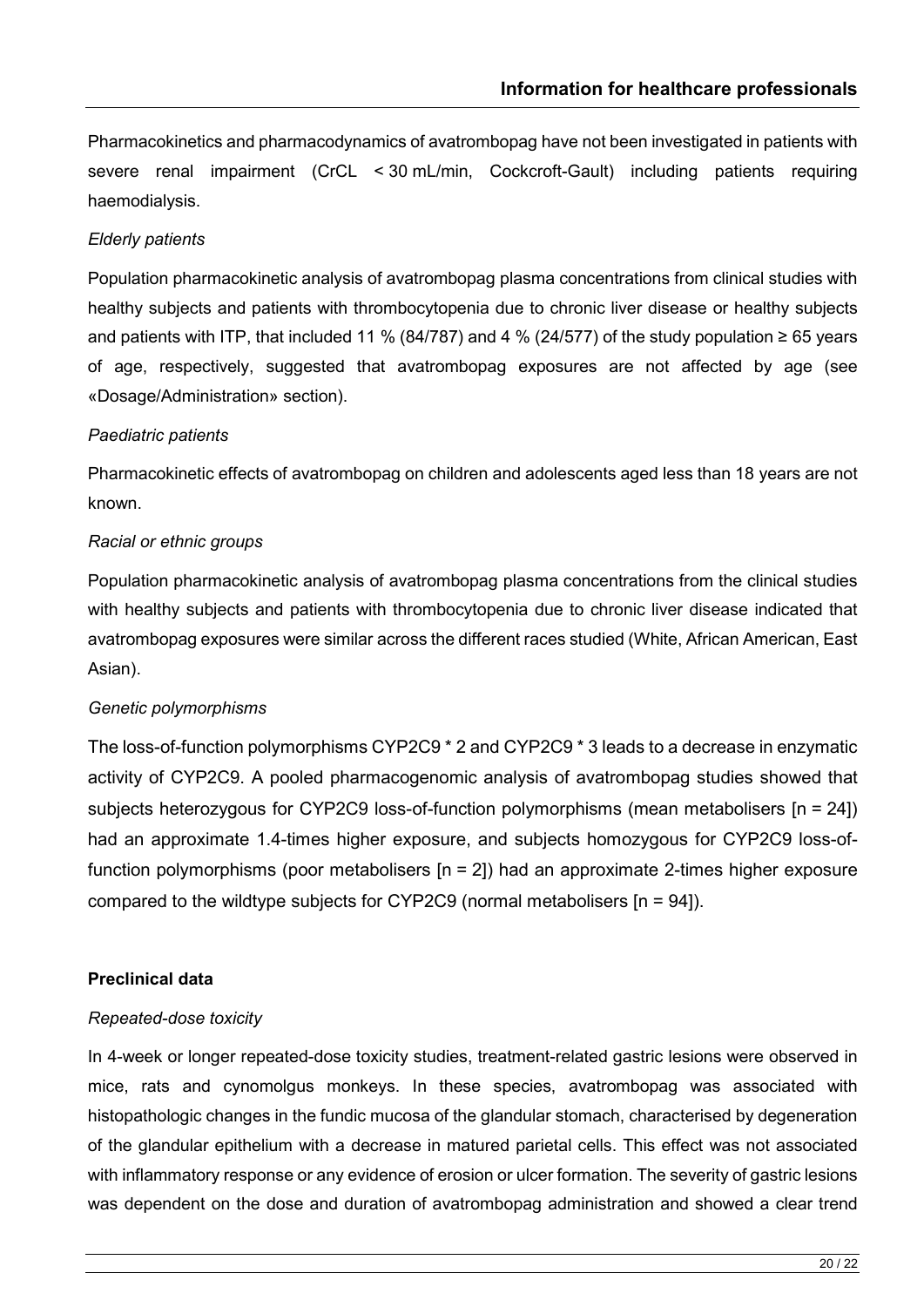towards reversibility during the recovery period. The exposures (AUC) at doses that showed no gastric lesions across the species were 33-fold higher in mice, 9-fold higher in rats, and 3-fold higher in Javan monkeys than the exposures in humans at the maximum recommended human dose (MRHD). indicating little relevance to clinical use.

## *Mutagenicity*

Avatrombopag was not mutagenic in an *in vitro* bacterial reverse mutation (AMES) assay or clastogenic in an *in vitro* human lymphocyte chromosomal aberrations assay or in an *in vivo* rat bone marrow micronucleus assay.

### *Carcinogenicity*

In two-year carcinogenicity studies in mice (20, 60, 160 mg/kg/day) and rats (20, 50, 160 mg/kg/day), neuroendocrine cell (enterochromaffin-like cell, ECL cell) gastric tumours (carcinoids) occurred in the stomach at high doses. Exposure of 160 mg/kg/day corresponded to 117-fold exposure in humans based on AUC for the maximum daily dose of 60 mg. The gastric carcinoids were considered likely due to prolonged hypergastrinemia observed in toxicity studies. Hypergastrinemia-related gastric carcinoids in rodents are generally considered to be of low risk or relevance to humans.

# *Reproductive toxicity*

Avatrombopag did not affect fertility or early embryonic development in male rats at exposures 22 times, or in female rats at exposures 114 times, the AUC observed in patients at the recommended dose of 60 mg once daily. The oral administration of avatrombopag during organogenesis in rabbits (100, 300, and 600 mg/kg) and during organogenesis and lactation period in rats (5 to 600 mg/kg) did not lead to adverse development results in this dose range (maternal and foetal toxicity).

#### *Excretion in milk*

Avatrombopag was present in milk of lactating rats after oral administration of radioactive-labelled avatrombopag. The pharmacokinetic parameters of avatrombopag in milk were similar to those in plasma with an exposure ratio of avatrombopag-related radioactivity (milk to plasma) of 0.94.

#### *Juvenile animal studies*

In a 10-week pivotal toxicology study in juvenile rats, avatrombopag was administered at doses ranging from 20 to 300 mg/kg/day. There were no mortality or clinical signs associated with the investigational medicinal product at doses up to 300 mg/kg/day. In the stomach, dose-dependent degeneration, regenerative hyperplasia and atrophy of the glandular epithelium occurred at 100 and 300 mg/kg/day; exposures at 100 mg/kg/day in male rats were 14 times the AUC in patients at the maximum recommended dose of 60 mg once daily. An increased incidence of background focal mineralization was also observed in the kidneys of females at 300 mg/kg/day (female rat exposure was 50 times the